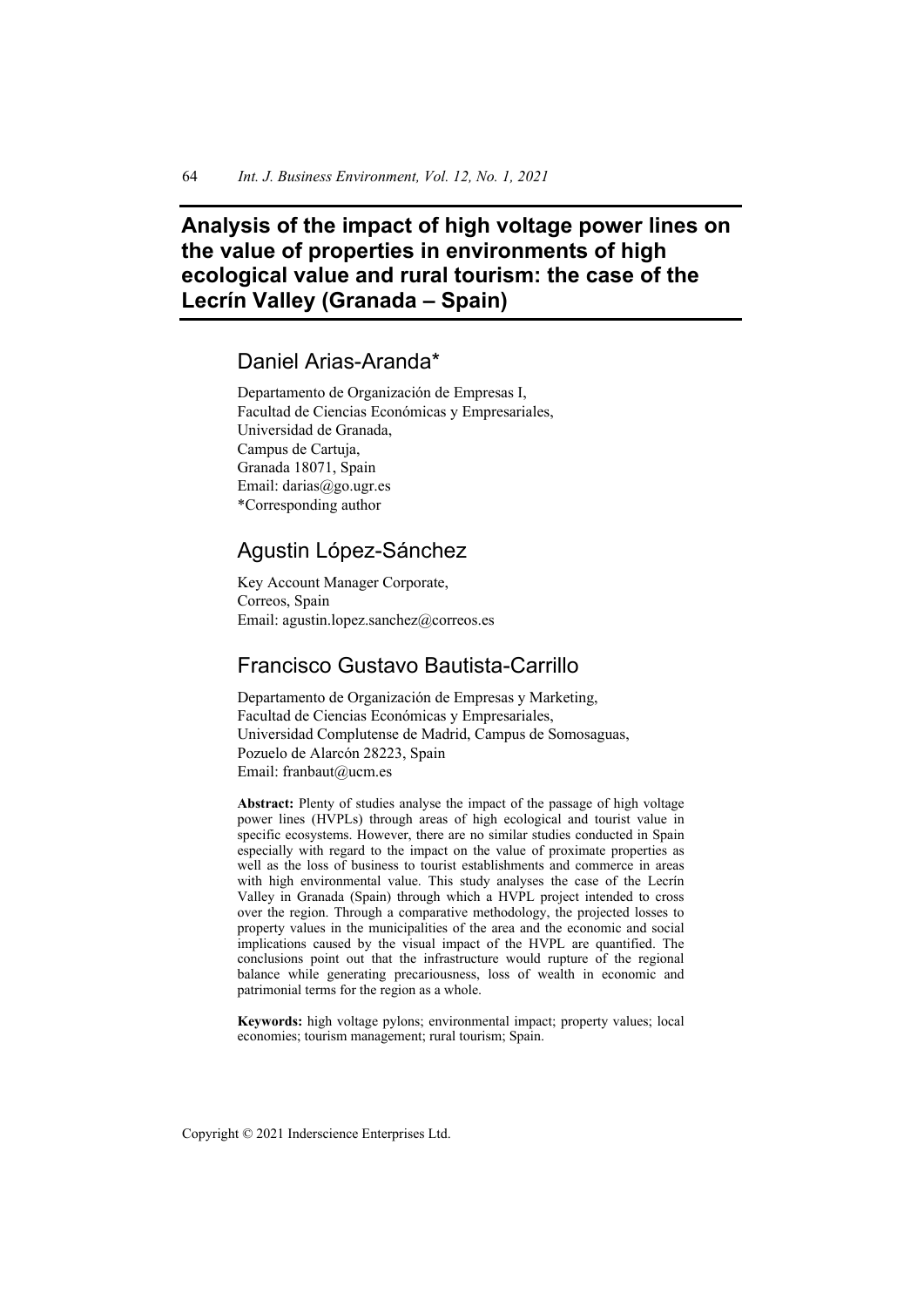**Reference** to this paper should be made as follows: Arias-Aranda, D., López-Sánchez, A. and Bautista-Carrillo, F.G. (2021) 'Analysis of the impact of high voltage power lines on the value of properties in environments of high ecological value and rural tourism: the case of the Lecrín Valley (Granada – Spain)', *Int. J. Business Environment*, Vol. 12, No. 1, pp.64–82.

**Biographical notes:** Daniel Arias-Aranda has been a Professor in Business Management since 2011. His research has focused on operations management, innovation management, business management services, relationship between the implementation of systems enterprise resource planning (ERP) and advanced management and supply chain simulation. He was the Director of the Center for Planning and Business Development Technology Park of Health Sciences in Granada until 2011.

Agustin López-Sánchez is an economist and consultant in different firms. Now he is Key Account Manager Corporate at Correos, Spain. He is an expert in data analysis and multivariate methods.

Francisco Gustavo Bautista-Carrillo is an Associate Professor at the Universidad Complutense de Madrid and researcher at Universitat Internacional de Catalunya. His main lines of research are operations management and strategic management.

## **1 Introduction**

The scientific literature related to the impact of the passage of high voltage power lines (HVPL) through areas of high ecological and tourist value has focused both on the impact on the value of adjacent properties as well as the loss of business for the local tourist establishments. The impact of the passage of HVPL on the value of the assets within the area is expected to be directly proportional to the ecological and tourist value of the environment. Though, this debate is not new. Recent movements to avoid pylons building and wind turbines in specific zones like Somerset, Yorkshire and North Wales in England indicate that still environmental visual impact generates hostility in local populations (Cotton and Devine-Wright, 2012). Basically, two arguments come into opposition between pro-and-against pylons communities. The first argument states that local inhabitants behave in selfish way while lacking the basic knowledge to understand technological progress. The second refers to the costs to be supported by local inhabitants who will suffer the artificialisation of the environment they feel emotionally attached to while also surrendering to capitulate a part of their identity. These costs involve losses the development of the tourism industry, especially for rural environments (Jones and Eiser, 2010).

NYMBYism, also known as the not-in-my-back-yard syndrome has been pointed out as catch-all explanation for communities standing against supposedly social good developments (Wolsink, 2000). Environmental economists such as Bateman and Langford (1997) have differentiated between option values and bequest values related to areas with potential economic development. This fact involves that those environments with low ecological and tourist value suffer a much lower impact in the face of changes in their environment than those with ecosystems considered to have a high level of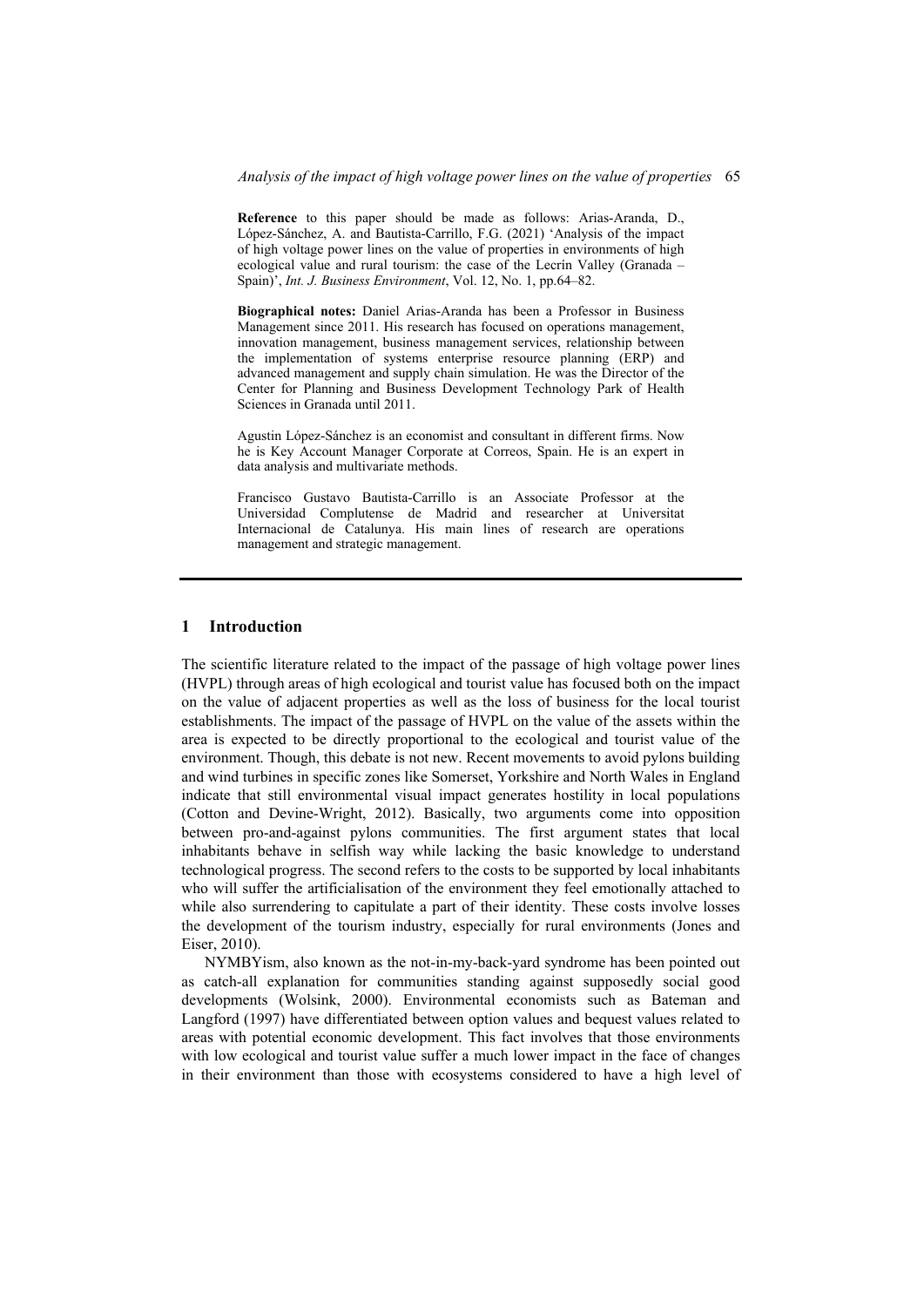environmental value. In fact, the environment and biological diversity are considered as intangible assets of a region that, in the case of being affected, considerably reduce the cultural, social, economic and geo-ecological value of the area (see among others, Dudley et al., 2005; Romero, 1997; Verschuuren and Brown, 2018).

In addition, there is a growing interest in management to integrate environmental objectives into the firm operations strategy while measuring its impact (Arias-Aranda and Minguela-Rata, 2018). Hence, issues related not only to the impact on the value of real estate or business assets, but also on the health effects of the HVPL in the areas through which they pass, have also been the subject of attention in the specialised literature and include interrelated effects between both. The effect on landscapes of high environmental value and natural beauty make up part of the studies on the impact caused by their passage (see among others, Delaney and Timmons, 1992; Elliott and Wadley, 2002). On the other hand, epidemiological studies related to exposure to electromagnetic fields (EMF) have shown a tendency to increase the risk of two types of cancer, such as childhood leukaemia and chronic lymphocytic leukaemia in adults exposed to occupational exposure to EMF according to the study carried out in 1992 by the USA Congress. In fact, the National Institute of Environmental Health Sciences (NIEHS) of the USA determines that exposure to EMF cannot be considered as completely safe even when there are also inconclusive studies (NIEHS, 2002). In any case, the greater dissemination of information in the media about these possible health risks (cancerphobia) (Bryant and Epley, 1998) affects the perception of individuals when valuing real estate assets and the tourist attraction of the areas near the HVPL pass.

In this study, we analyse a case of the impact that the passage of HVPLs would have on the valuation of the properties of the Lecrín Valley region in the Granada province (Spain), this being an area of high ecological and landscape value and whose economic activity is primarily based on non-intensive family managed agriculture and with a high percentage of wealth derived from rural tourism. A popular activism movement started when local inhabitants reacted against the HVPL project considering it could harm their economy as well as their lifestyle. Even though some previous studies such as Kapper (2004) or Daniel et al. (1989) have considered scenic beauty in studies about environmental impact, this is the first study which analyses such impact on a local economy considering and valuing scenic beauty as a public asset in a specific case within a rural area.

This paper focuses on the valuation beauty as a crucial asset of economic wealth measured by real estate prices in a rural area and how it can be affected by the construction of a HVPL infrastructure. It is made up following this structure: first, we analyse the impact of the passage of HVPL on the valuation of real estate differentiating by levels of scenic beauty. Then, we describe the specific case of the Lecrín Valley

#### **2 Impact of the passage of HVPL on the valuation of real estate**

In this section, a literature review on the impact of HVPL on different locations will be discussed differentiating by levels of scenic beauty considering residential and rural areas. Some studies on the impact on rural tourism will be also included.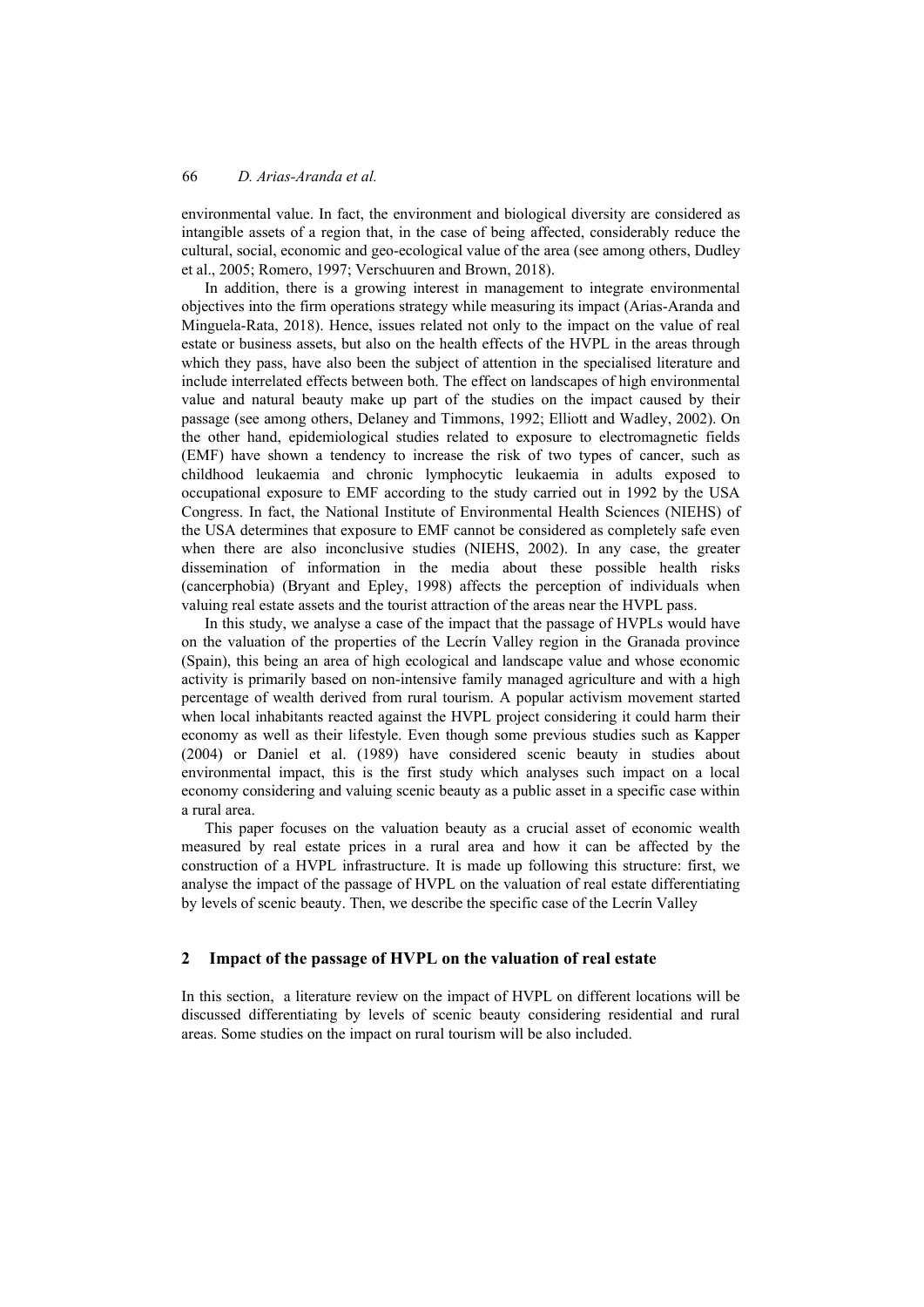| Study        |                                      | Sample                                                                                                                  | Analysis                                                                           | Conclusion                                                                                         |
|--------------|--------------------------------------|-------------------------------------------------------------------------------------------------------------------------|------------------------------------------------------------------------------------|----------------------------------------------------------------------------------------------------|
| $\mathbf{1}$ | Kinnard<br>(1967)                    | 17 urban municipalities<br>in Metropolitan<br>Hartford, Connecticut<br>EE.UU.                                           | Closeness to a<br><b>HVPL</b>                                                      | Owners of the highest<br>value properties show<br>higher level of rejection                        |
| 2            | Morgan et al.<br>(1985)              | 116 individuals with<br>high education level in<br>the USA                                                              | Perception on the<br>risks of living near<br><b>HVPL</b>                           | Direct relationships<br>between higher level of<br>information and worries                         |
| 3            | Delaney and<br>Timmons<br>(1992)     | 219 individuals in<br>residential zones in the<br><b>USA</b>                                                            | Valuation of<br>properties near<br><b>HVPL</b>                                     | Average loss of 10,01%<br>in closet o HVPL<br>property value                                       |
| 4            | Kung and<br>Seagle (1992)            | Sample of real estate<br>market at Tennessee<br>(USA)                                                                   | Mapping on the<br>values of<br>properties<br>according to<br><b>HVPL</b> closeness | Potential harming<br>health effects<br>(conclusive or not)<br>affect negatively<br>property prices |
| 5            | Gregory and<br>Winterfeldt<br>(1996) | Metanalysis                                                                                                             | Differences in<br>valuation of homes<br>closed to HVPL<br>along time               | Differences from 10%<br>to $30\%$                                                                  |
| 6            | Rosiers<br>(2002)                    | 507 homes outside<br>Montreal (Canada)                                                                                  | Properties values<br>and HVPL<br>closeness                                         | Losses of value in a<br>rank between 5% to<br>20% proportional to<br><b>HVPL</b> closeness         |
| 7            | Elliott and<br>Wadley<br>(2002)      | Different residential<br>zones at US                                                                                    | Stigmatisation of<br><b>HVPL</b> zones                                             | Stigmatisation due to<br>visual impact, coercion<br>and decrease of<br>property values             |
| 8            | Sims and<br>Dent (2005)              | London surroundings<br>(UK)                                                                                             | Properties values<br>and HVPL<br>closeness                                         | Dramatic reductions in<br>price up to 38%                                                          |
| 9            | Sims et al.<br>(2009)                | Different locations at<br>UK                                                                                            | Price valuation<br>according to<br>perceived risk                                  | Reductions in price up<br>to $34%$                                                                 |
| 10           | Lane et al.<br>(2013)                | Experimental study on<br>357 individuals in US                                                                          | Closeness to<br>HVPL on real<br>estate pricing                                     | Differences of about<br>\$10,000 in properties<br>valued \$200,000                                 |
| 11           | Tatos et al.<br>(2016)               | 150,000 transactions in<br>a 14 years old period<br>and analysis of y 450<br>characteristics in Salt<br>Lake City (USA) | Aggregate effect of<br>value loss for<br>properties near<br><b>HVPL</b>            | Aggregate effect affects<br>value loss for properties<br>near HVPL                                 |
| 12           | Wyman and<br>Mothorpe<br>(2018)      | 5,455 properties<br>between 2000 y 2016 in<br>South Carolina (USA)                                                      | Analysis of HVPL<br>closeness and<br>visibility                                    | Losses up to 44.9% in<br>properties closet o<br><b>HVPL</b>                                        |

**Table 1** Summary of the studies about real estate valuation in non-touristic environments

*Source:* Own processing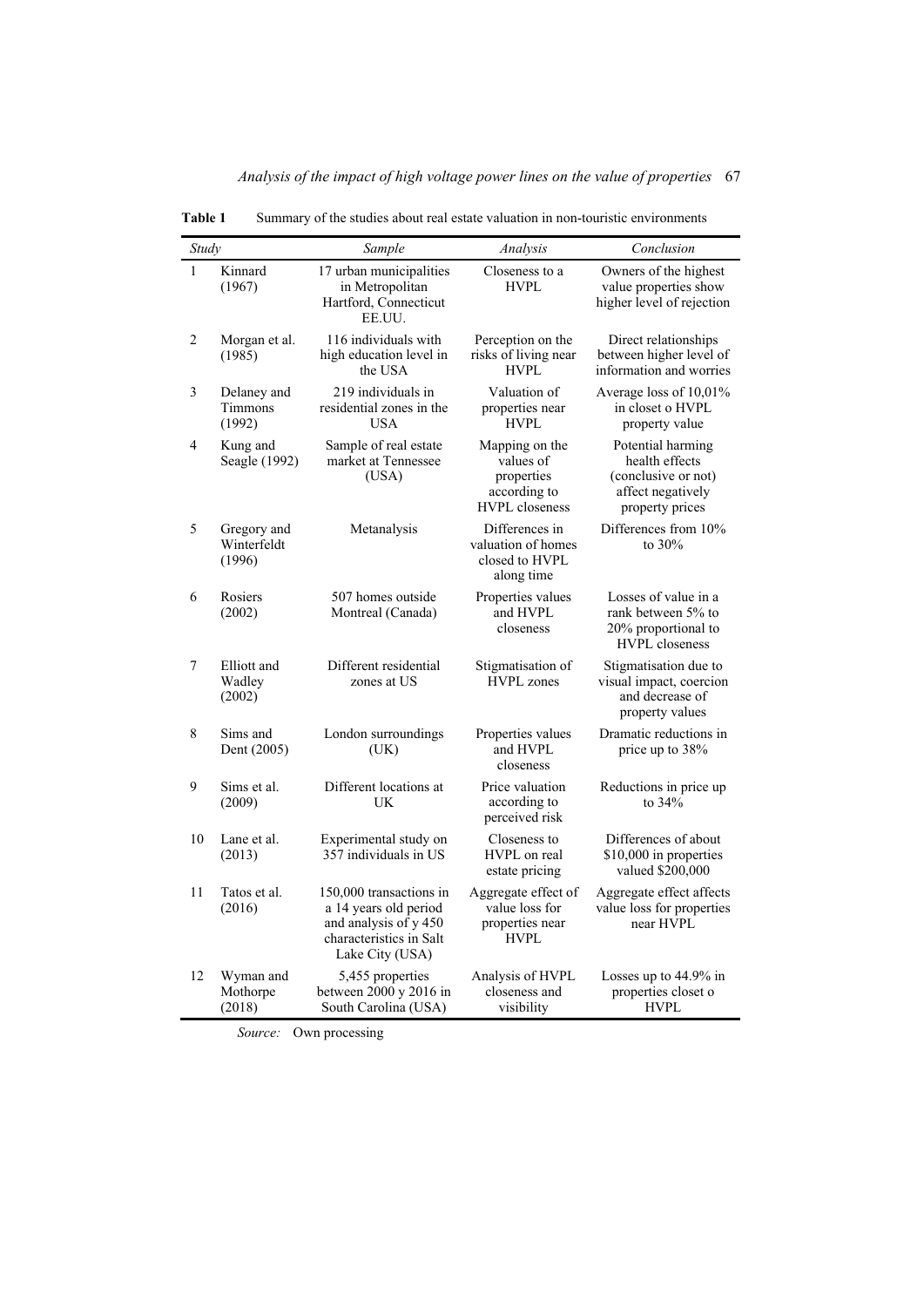#### *2.1 Studies in locations not defined by environments of great scenic beauty*

Even though energy needs increase in countries such as China, this is not the case when considering projections for continental Europe (Mardani et al., 2018). Studies carried out in areas with low or no landscape value or tourism show a different impact on different levels of population according to income in relation to the implementation of HVPL and the propensity of the population to refuse to select their primary home nearby. Thus, one of the first studies was carried out by Kinnard (1967) conducted in 17 subdivisions of nine suburban municipalities in Metropolitan Hartford, Connecticut. All these subdivisions had an electric line and pylons that crossed them. In the study, the owners of the most expensive homes showed greater rejection than those of lower-valued homes given that they perceived that their loss of equity value was greater.

In this regard, the study by Morgan et al. (1985) demonstrated how the sensitivity to the placement of high voltage lines near homes is directly proportional to the information about the risk involved, thus increasing the concern of the affected population as they were provided with more information. Subsequently, Delaney and Timmons (1992) analysed the impact of HVPL on the perception of owners of holiday and recreational homes. Their greatest concern was the loss of equity value (established as approximately 10% and attributed to the loss of attractiveness of the area), followed by the potential health risk, annoying noise and potential safety problems. In any case, none of these studies were conducted in areas of special ecological and landscape value where damage would be even greater.

In fact, Tatos et al. (2016) took a step forward in a much larger and systematised recent study in which they analysed a period of 14 years (from 2001 to 2014) in Salt Lake City in Utah (USA) on 150,000 transactions and 450 different characteristics in relation to different types of HVPL. This study estimates a positive and significant added effect of all these factors in the decrease in the price of homes for all types of HVPL from 46 kV to 500 kV. Lane et al. (2013) conclude in their experimental study that the passage of HVPL through residential areas not only decreases the value of the properties, but can scare away those buyers with higher income who seek higher-value housing, who will move to other HVPL-free zones. In this way, in the areas adjacent to HVPL, mostly families of limited income become established as they will not be able to afford housing of high quality and thus have to assume the aesthetic and environmental cost.

When considering the factors that lead to the depreciation of properties close to HVPL, Wyman and Mothorpe (2018) primarily point four of them: visual impact, perceived impacts on health, noise nuisance and limited access to green spaces due to restriction of specific areas. The visual impact generating a decrease in the attractiveness of the area is cited by 94% of potential customers; 59% cite potential health problems and 43% annoying noises (Delaney and Timmons, 1992). From these four factors, the study by Wyman and Mothorpe (2018) of 5,455 homes sold between 2000 and 2016 in South Carolina (USA) establishes a loss of value of 44.9% for homes adjacent to HVPL. In fact, developers tend to add larger patio areas or increase the number of bedrooms to counteract the loss of value.

Other studies conducted outside the USA like the one of Rosiers (2002) in the surroundings of Montreal (Canada) show depreciations in the values of the houses that surpasses 20%. In the case of London, the reduction in value reaches 38%, requiring new construction houses to have larger back yards to compensate for the large depreciation (Sims and Dent, 2005). Moreover, even when studies on the impact on health due to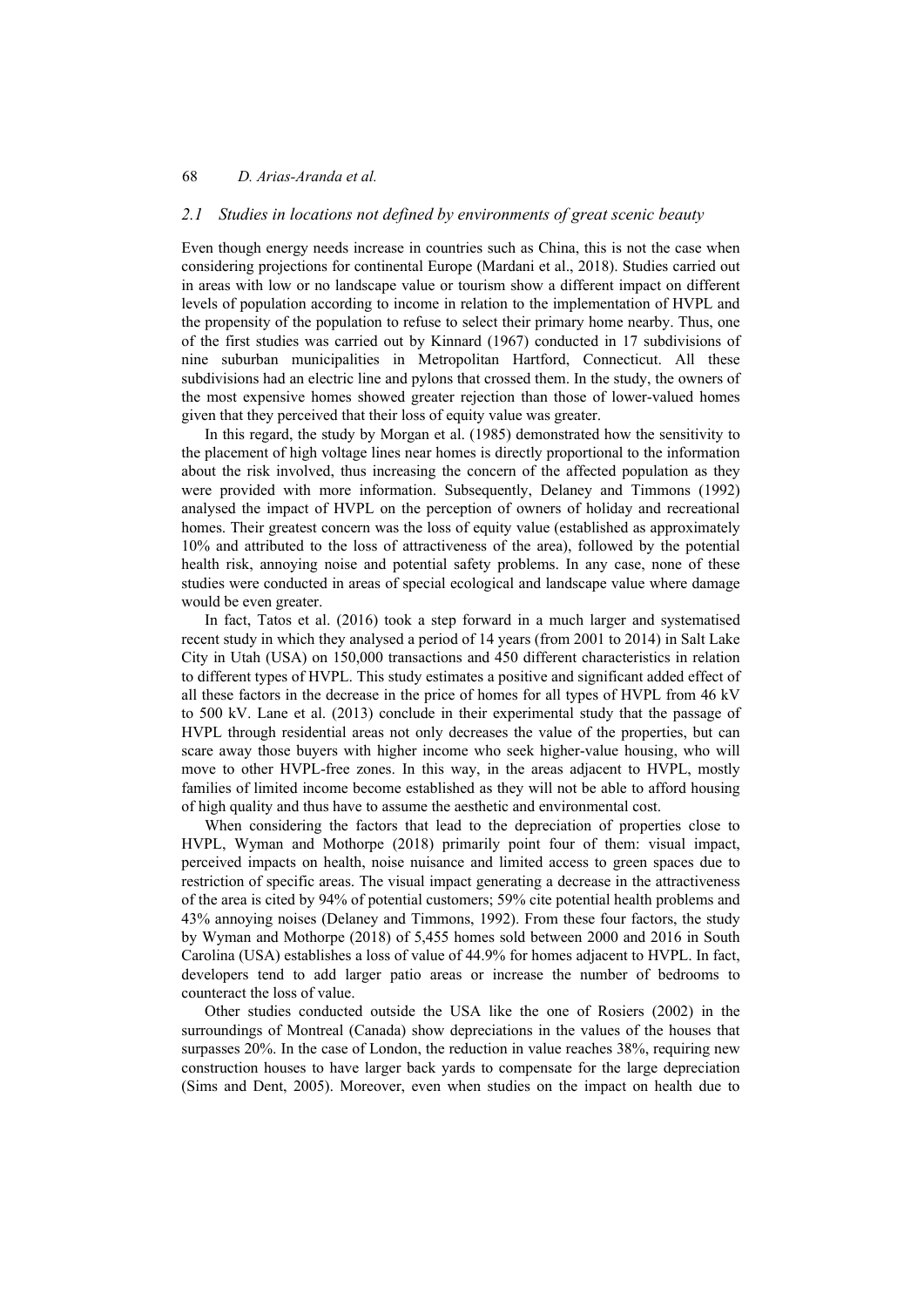living near a HVPL may not be conclusive, the perception of potential buyers does consider the potential risk to health in their assessment (Sims et al., 2009). That is why the population's knowledge of health risks, whether conclusive or not, has a profound downward effect on the price of properties close to HVPL (see among others, Elliott and Wadley, 2002; Gregory and Winterfeldt, 1996; Kung and Seagle, 1992). Table 1 summarises the studies on valuation of properties close to HVPL in non-tourist residential environments.

From these studies, the real percentage depreciation of real estate oscillates around an average of 36% for studies carried out in Europe (studies 8 and 9) compared to 18% in the USA (rest of studies). However, and due to the scarcity of specific analysis, these figures need to be considered with caution. The cancerphobia, as a phenomenon of perception of the buyers detrimentally affects prices, especially in Europe. In any case, previous studies focus on areas of low or no landscape value without interest for tourist activities in suburban areas designed to be primarily for residential use.

## *2.2 Studies in locations defined by landscape environments of high value and beauty*

The studies in the previous section focus on areas whose landscape value is not crucial to tourist activities with no high biodiversity or cultural richness. In fact, those studies mostly analyse residential areas without a special appeal when it comes to attracting tourists. However, studies such as Stefansson et al. (2017) show the rejection of tourists to HVPLs in areas of special attractiveness due to special beauty environments. This study analyses seven tourist locations in Iceland concluding that HVPLs are the infrastructures that generate the greatest negative impact when attracting tourists, especially for domestic tourists. The impact on the landscape needs to be considered from different perspectives. The first one involves the impact on the environment as cultural and ecological heritage, while the second affects the landscape as a source of rural tourism attraction. In fact, an artificialisation of the landscape decreases attractiveness and directly affects the economy of the area. Hence, local economies suffer devaluation of rural properties for both habitual residence and tourist accommodation (Tatos et al., 2016).

Spain is the third country with the most declared World Heritage sites in the world. However, no studies on the impact of HVPL in landscape environments of high beauty and environmental value in Spain have been found. Therefore, and in the absence of studies that serve as a basis in Spain, we had to use tourism in landscape environments of high beauty and value as proxy variable to perform the impact study of HVPL on properties prising while basing this analysis on case studies from other countries.

The landscape significance on the inhabited areas affects not only the economic value of the properties and businesses of the regions but also its own cultural and historical identity (Mallarach et al., 2012). Artificialisation of the environment changes the way of life of its residents as it modifies natural resources and local capabilities. In this context, the resources-based view (RBV) analyses how organisations need to identify internal resources in order to become aware of those assets, capabilities and competencies different from other organisations on which a strategy can be built to profit from larger competitive advantages (Barney, 2001). In this regard, for the whole of a region, the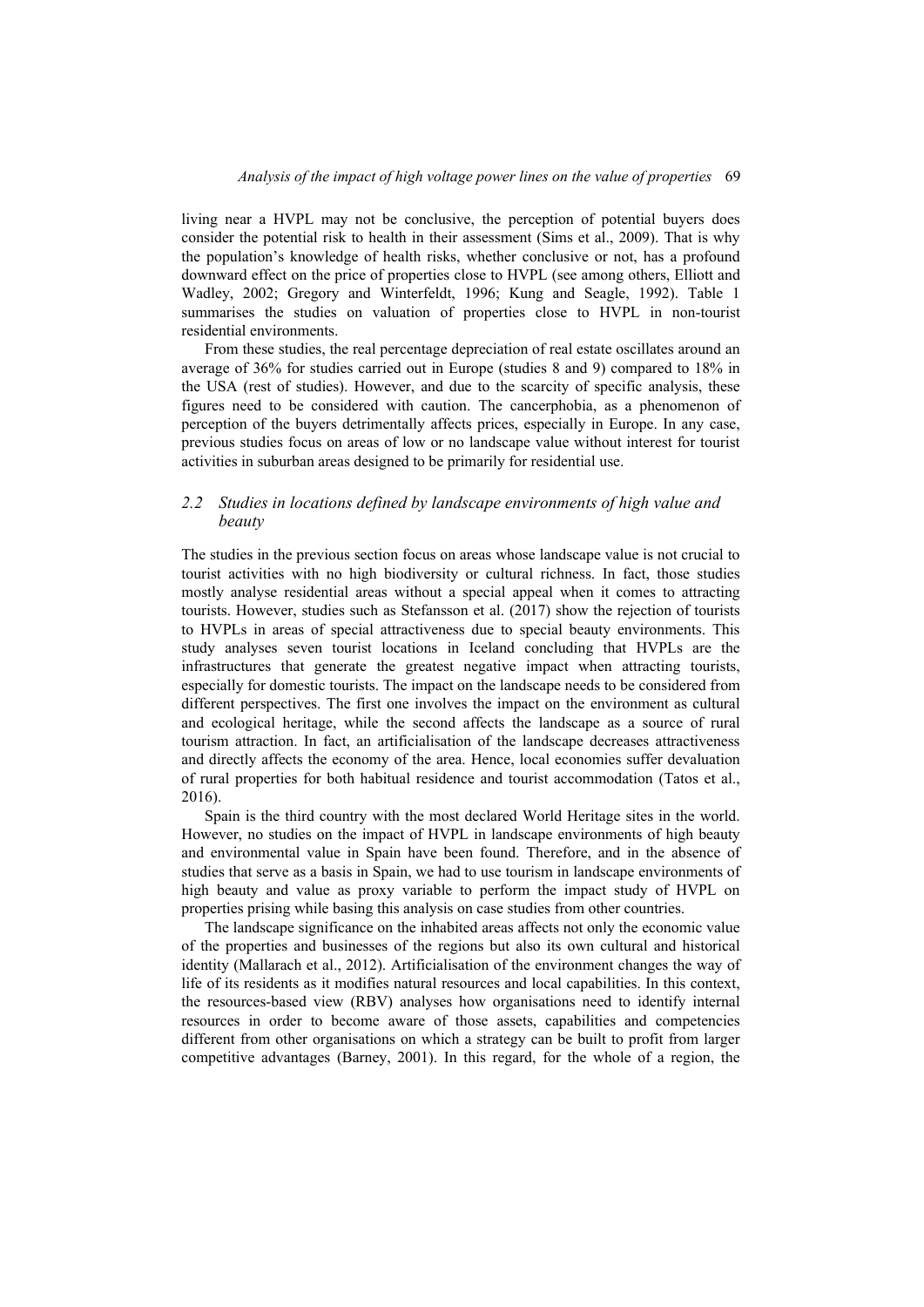beauty of the landscape represents an intangible valuable asset (Basu and Waymire, 2008) which, when removed, involves a direct damage to a socio-economic system.

|                | Study                                          | Sample                                                                         | Analysis                                                                    | Conclusion                                                                                               |
|----------------|------------------------------------------------|--------------------------------------------------------------------------------|-----------------------------------------------------------------------------|----------------------------------------------------------------------------------------------------------|
| $\mathbf{1}$   | Williams and<br>Ferguson (2005)                | Keswick (UK)<br>after cattle<br>diseases                                       | Impact of unexpected<br>events on rural<br>tourism                          | Unexpected negative<br>events have a<br>devastating effect on<br>rural tourism                           |
| $\overline{2}$ | Entrena Duran<br>(2006)                        | La Alpujarra<br>(Granada)                                                      | Effects of rural<br>tourism                                                 | Economic<br>development and<br>demographic increase                                                      |
| 3              | Liu et al. (2012)                              | <b>Natural Reserve</b><br>in Wolong<br>(China). 220<br>households<br>1999-2007 | Benefits of rural<br>tourism                                                | In 9 years $2/3$ of the<br>households benefited<br>directly from rural<br>tourism                        |
| 4              | Millan Vazquez<br>de la Torre et al.<br>(2014) | Andalusia<br>(Spain) 24<br>natural parks                                       | Analysis of economic<br>development in rural<br>zones through tourism       | Rural tourism helps to<br>balance economic<br>inequality                                                 |
| 5              | Jimenez Garcia<br>et al. (2014)                | Andalusia<br>(Spain)                                                           | Analysis of different<br>kinds of rural tourism                             | Positive impact of rural<br>tourism on local<br>territory                                                |
| 6              | Pallarès-Blanch<br>et al. (2014)               | Natural Parks of<br>Granada and<br>Catalan<br>Pyrenees (Spain)                 | Impact on population                                                        | Tourism generated<br>wealth estimated in<br>21.3% of the total local<br>economy                          |
| 7              | Bilbao-Terol and<br>Valdés (2015)              | Asturias (Spain)                                                               | Effect of natural<br>environment<br>improvement in rural<br>tourism income. | 1% increase in<br>environment beauty<br>increases rural lodging<br>prices in 0.38%                       |
| 8              | Stefansson et al.<br>(2017)                    | 7 touristic zones<br>in Iceland                                                | HVPL impact in<br>touristic zones                                           | HVPL are the<br>infrastructures which<br>generate the highest<br>negative impact on<br>domestic tourists |

**Table 2** Summary of the studies about real estate valuation and touristic activities

#### *Source:* Own processing

Visual environmental impact in terms of the physical deterioration of landscapes of great beauty negatively modify the perception of potential tourists and economies of the inhabitants of the area. This fact has been analysed in different studies both in relation to livestock diseases in rural areas of tourist interest in England (Williams and Ferguson, 2005), as well as economic development of rural tourism and impact on the ecosystem and its planning (Liu et al., 2012). When considering Spanish case studies about tourism economics, many of them show how landscape environments of great beauty encourage, among other activities, rural tourism, which is a development factor that corrects regional imbalances (Entrena Duran, 2006). This positively impacts on the quality of life of the inhabitants of the area, especially those activities enacted in areas of protected heritage and exceptional beauty (Millan Vazquez de la Torre et al., 2014). In fact, rural tourism in environments of high ecological value mitigates depopulation and creates economically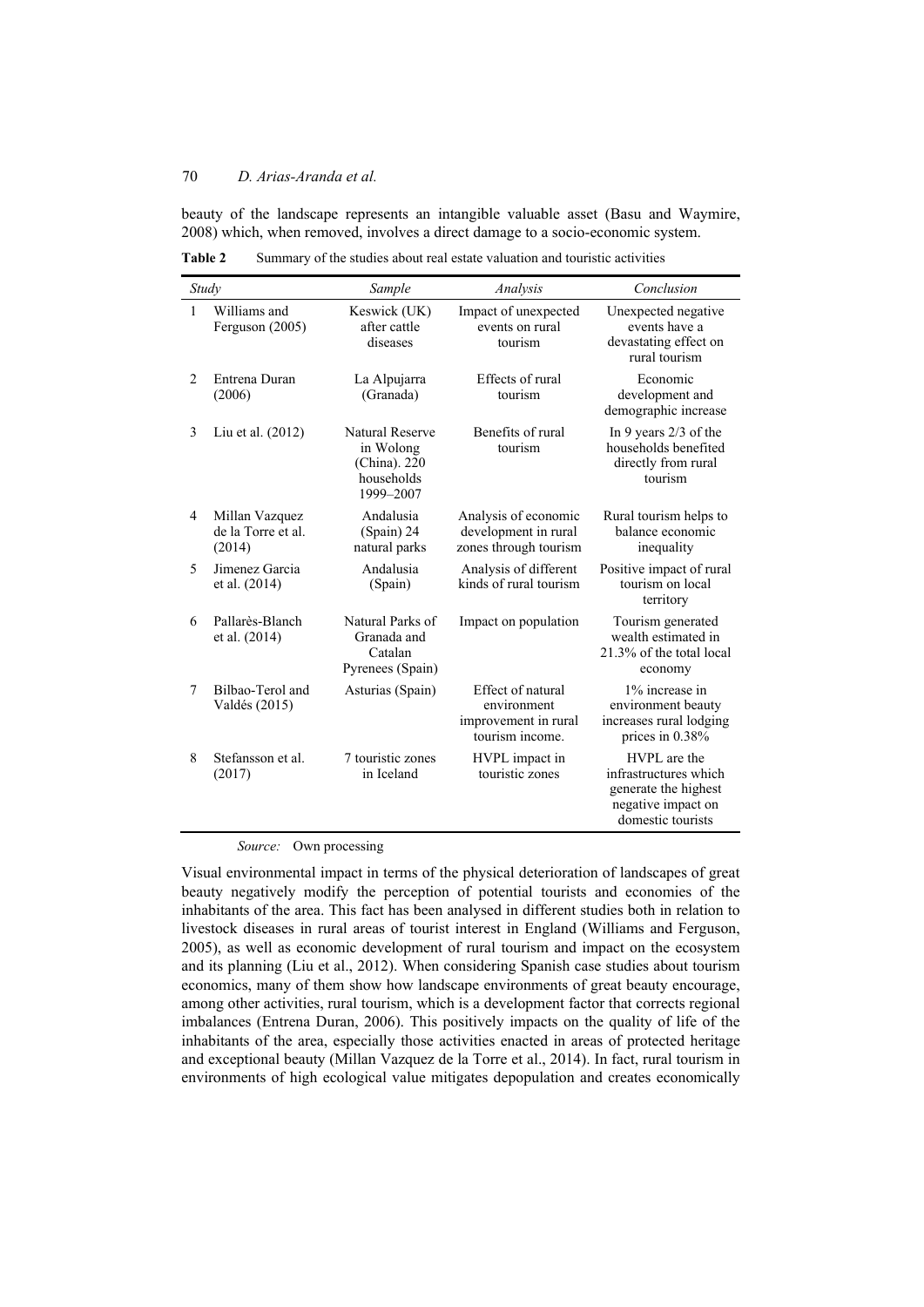sustainable areas that generate value based on the conservation and improvement of that heritage (Jimenez Garcia et al., 2014) which in turn supports the conservation and improvement of the natural and architectural heritage. The study conducted by Pallarès-Blanch et al. (2014) in natural areas of Granada (including the Lecrín Valley) and the Catalan Pyrenees proved how the promotion and conservation of environmental heritage generated a high rural tourism development for these areas which accelerated the population growth of these areas which, in previous decades, had been a major focus of emigration. In fact, this economic development reversed the emigration trend and generated 'settlement' immigration. In such study, the wealth generated by rural tourism in the protected areas of Granada was valued at 21.3%, based on the process known as 'naturbanisation', which generates value for properties that would otherwise remain semi-ruined but which are reconstructed thanks to the conservationism of the environment.

When assessing the impact on the value of real estate located in rural tourism areas, the study by Bilbao-Terol and Valdés (2015) highlights the fact that an increase of 1% of the arboreal mass (and, therefore, of the beauty of the environment estimated as an intangible), increased the price of a rural accommodation by 0.38%, thus evidencing the great sensitivity that the value of the assets related to rural tourism has on those variables that tend to diminish the beauty of the environment. In this way, Table 2 shows a summary of the studies on valuation of real estate assets and touristic activities.

All these studies point out the vulnerability of local tourism activities as well as real estate value together with the benefits of these activities in rural communities. Studies 2, 4, 5, and 7 are focused in Spain while 1, 3 and 8 are focused on UK, China and Iceland.

### **3 Valuation of losses due to the proximity of HVPL in environments of high landscape value with economies reliant on rural tourism: description of the Lecrín Valley case**

The studies analysed in the previous section show how the impact of HVPL proximity in residential housing varies according to different parameters such as kV, geographical areas and type of housing. For the cases analysed in the USA, the oscillations range from 10% to 44% for residential areas. In the Canadian case they range from 5% to 10% according to HVPL visibility. European studies conducted in the UK demonstrate values in a narrower range of 34% and 38%. In any case, these previous studies analyse residential areas with little or no landscape value and in which rural tourism is not representative of a substantial part of their economy.

Studies performed in environments partially or totally dependent on rural tourism yield much more dramatic conclusions when the attractiveness of the area is reduced. In this study, we consider the insights of previous studies by applying a specific methodology on beauty valuation and HVPL impact on real estate values to a specific case in the Lecrín Valley (Southern Spain).

The Lecrín Valley is a Spanish region located in the centre-south of the province of Granada in Spain formed by eight municipalities, enjoying a unique environment with a fertile valley of agricultural diversity including orange and lemon plantations and an architectural heritage including old flour mills, Muslim castles and charming farmhouses. This area, located about 40 km from Granada capital, with a total of 22,440 inhabitants, is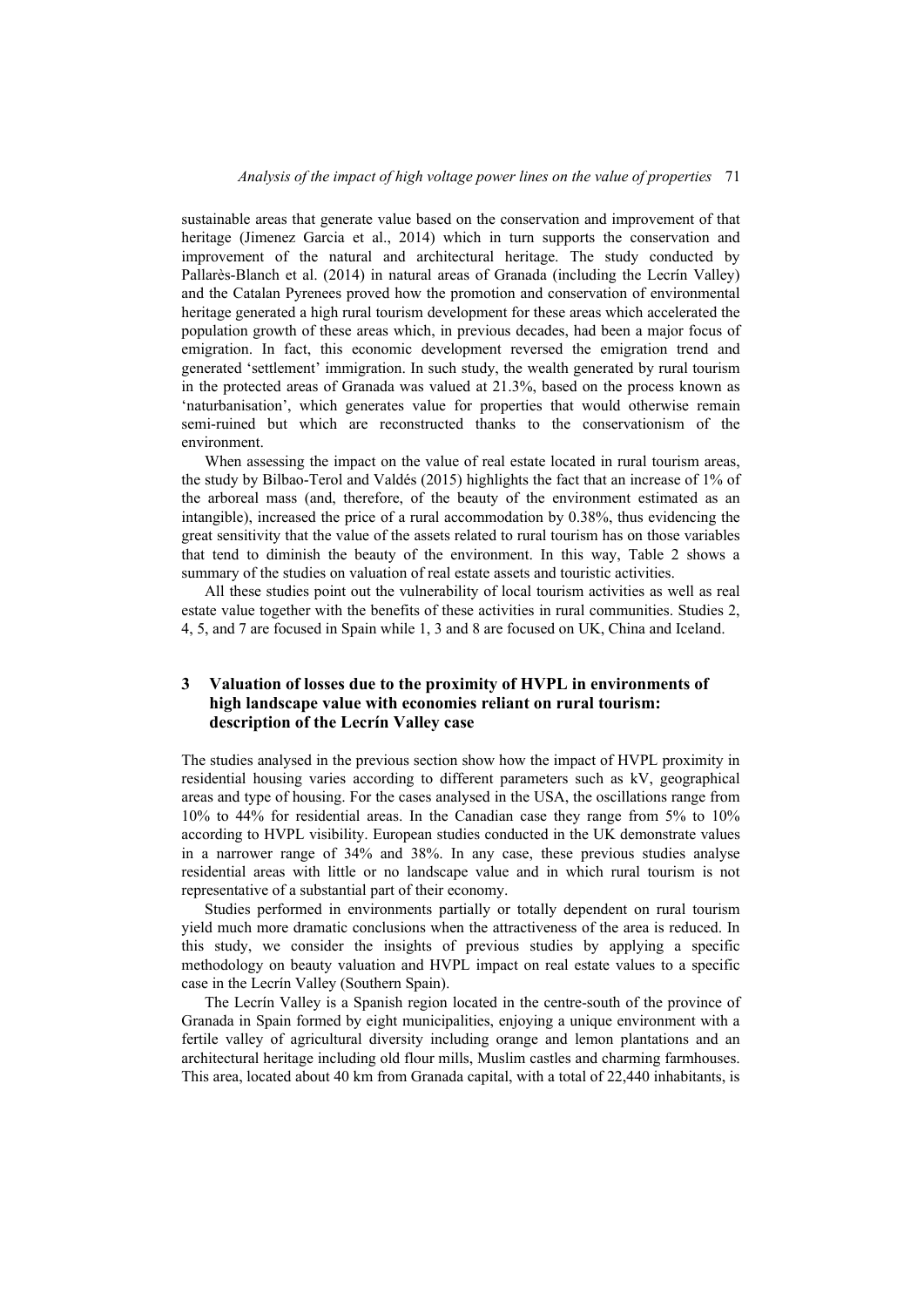characterised by having an ecosystem with a high historical and landscape value with several protected areas, such as the Natural Area of Sierra Nevada, Special Protection Areas for Birds and Biosphere Reserve together with the Wetlands and Peatlands of Padul, among others (Moreno, 2011). This area could be affected by a HPVL project that would divide such landscape environment considered of great beauty, thus generating a great visual and environmental impact with pylons of an approximate height of between 65 and 80 m with bases of up to 250 m2. After the HPVL project was known in 2018 by the local community, a specific activist platform was created to study the economic and environmental impact and start legal actions to avoid the implementation of such a project.1 A year later, the project was delayed. In 2020, there is no still a clear response by the local and state authorities about the future of the project.

## **4 Methodology**

In order to analyse the value of properties under different scenarios, different approaches have been considered. At the cadastral level, the valuation of real estate is key in two aspects: the first, is the requirement to calculate the payment of taxes such as the real estate tax and the second aims to create a database that serves to assess the real estate wealth of a population. In the latter case, a multifunctional cadastral approach is used to converge into a single value of the assets as required under the relationship of the various administrations with the citizens, not only to calculate taxation but also to allow for expropriations and land management (Caballer Mellado, 2002). In this way, when properties are transferred, the cadastral documentation uses the probable stochastic or probabilistic market value. However, for goods that cannot be exchanged, such as architectural and archaeological heritage or environmental resources, methods like contingent or hedonic value, among others, are applied (Romero, 1997). When the goods are considered consumables (housing, parking, etc.) the market value used is congruent with the cadastral value. However, in goods considered as production factors, such as land, commercial premises or housing dedicated to tourism use, the calculation is more complex. This is particularly true when the asset is a scarce natural resource of which ecological factors such as beauty, climate or availability of water depend, especially in areas with high landscape value and economies based on rural tourism (Caballer Mellado, 2002).

In summary, the main valuation methods are divided into three categories:

• Synthetic or comparative methods: These compare similar properties of which the purchase price of some are known formulated as

 $V = aX + b$ 

where

*V* market value

*X* explanatory variable.

Being *a* and *b* are the parameters of the equation with dependent and independent variable if there is one.

• Analytical or capitalisation methods: These update economic returns formulated as: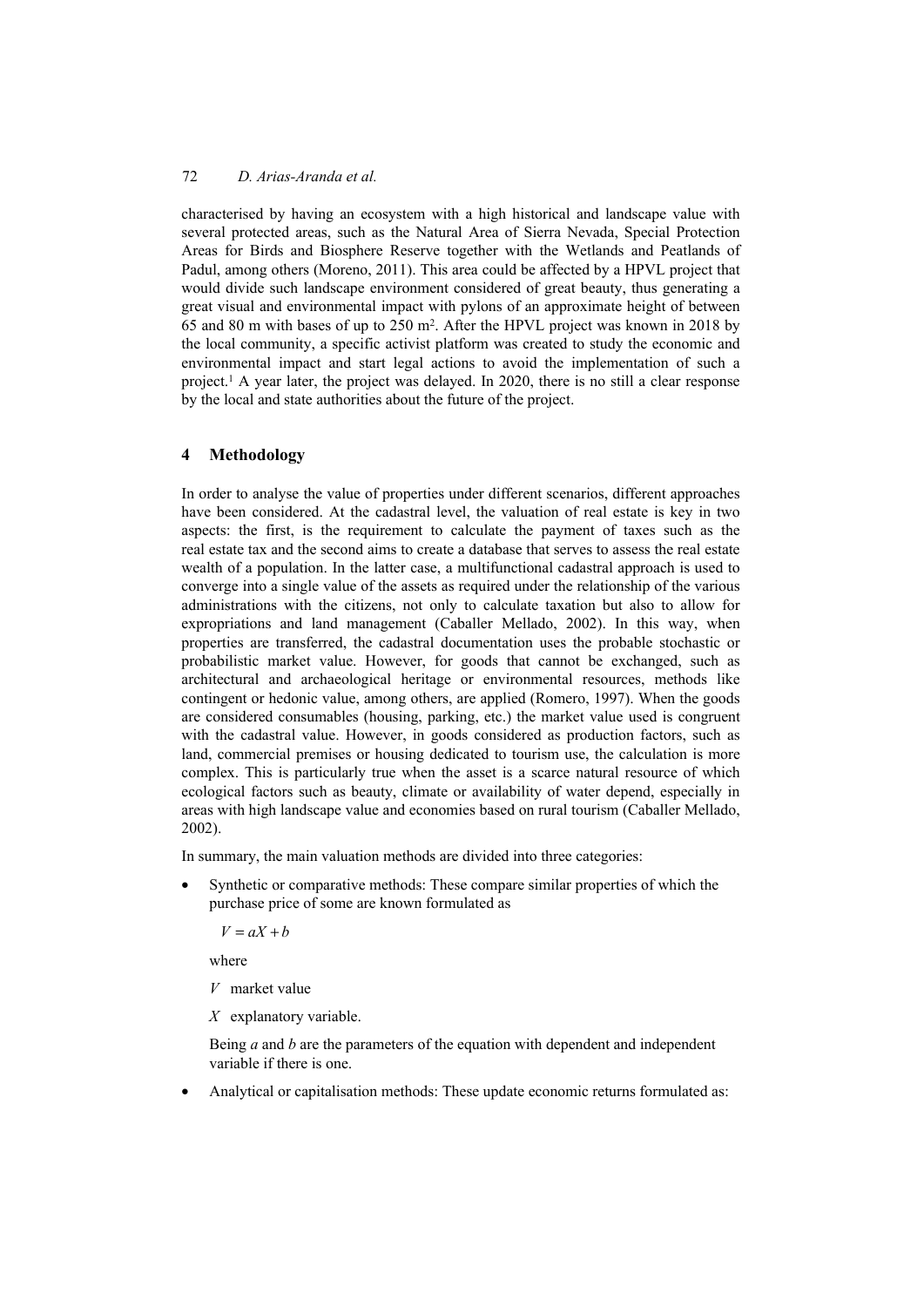$$
V = \sum_{i=1}^{n} \frac{Q_i}{(1+r)^i}
$$

where *Q* is the form of income, gross margin or expected cash flows, *n* is the number of years by which the investment is valued and *r* is the capitalisation rate, being *V* the market value.

Regression methods: These estimate the value of a property as a function of several explanatory or exogenous variables *x* so that:

 $V = f(x_1, x_2, x_3, x_n)$ 

In order to apply regression methods, it is necessary to have large databases that give robustness to the data, avoiding problems of multicollinearity and heteroscedasticity.

In the absence of a broad database and in order to evaluate the impact on real estate depreciation, estimates based on the regression equations would generate unacceptable errors. Furthermore, any estimation of the cash flows for capitalisation methods would be based on weak estimators given the variable casuistry of the area. We therefore, of the three valuation methods of properties developed in the previous section, have opted for the application of the synthetic method counting on the data of the studies analysed in the section above which covers the literature review and which expressed generically as  $V = aX + b$  taking as exogenous variables the distance to the pylons in metres and the visibility of them and distinguishing three types of properties:

- 1 Those dedicated to tourist activities (including accommodation, restaurants, leisure activities enacted in the surroundings, etc.)
- 2 Those not affected by tourism and domestic activities dedicated to a habitual residence or second home.
- 3 Those affected by economic activities not related to rural tourism.

Therefore, according to the studies analysed in Sections 2 and 3, for habitual residences or second homes, average values of depreciation of 45%–50% would be applicable considering the special beauty of the zone. Such values would increase, as established by previous studies, in consonance with increased proximity to the pylons and can reach percentages close to 70%. That is why the two variables used to categorise the impact of the passage of the HVPL on the real estate value are the proximity to the pylons and visibility, as shown by the studies. The impact, however, is greater in a scenic area of great beauty where there are constant leisure and work displacements of both the resident and tourist population. In addition, the absence, in some cases, of businesses that meet daily needs requires commuting. The prevalent crops in the Lecrín Valley, especially vegetables and cereals, also require regular displacements since most of its inhabitants as a way of life, as a commitment, or even as a hobby, dedicate a significant part of their time to micro-crops typical of the area. That is why the non-visibility of the towers from a certain point does affect the value of the property due to this play and work-related effect that does not occur in residential areas of large cities. In this way we can establish five impact categories according to these two variables (see Figure 1):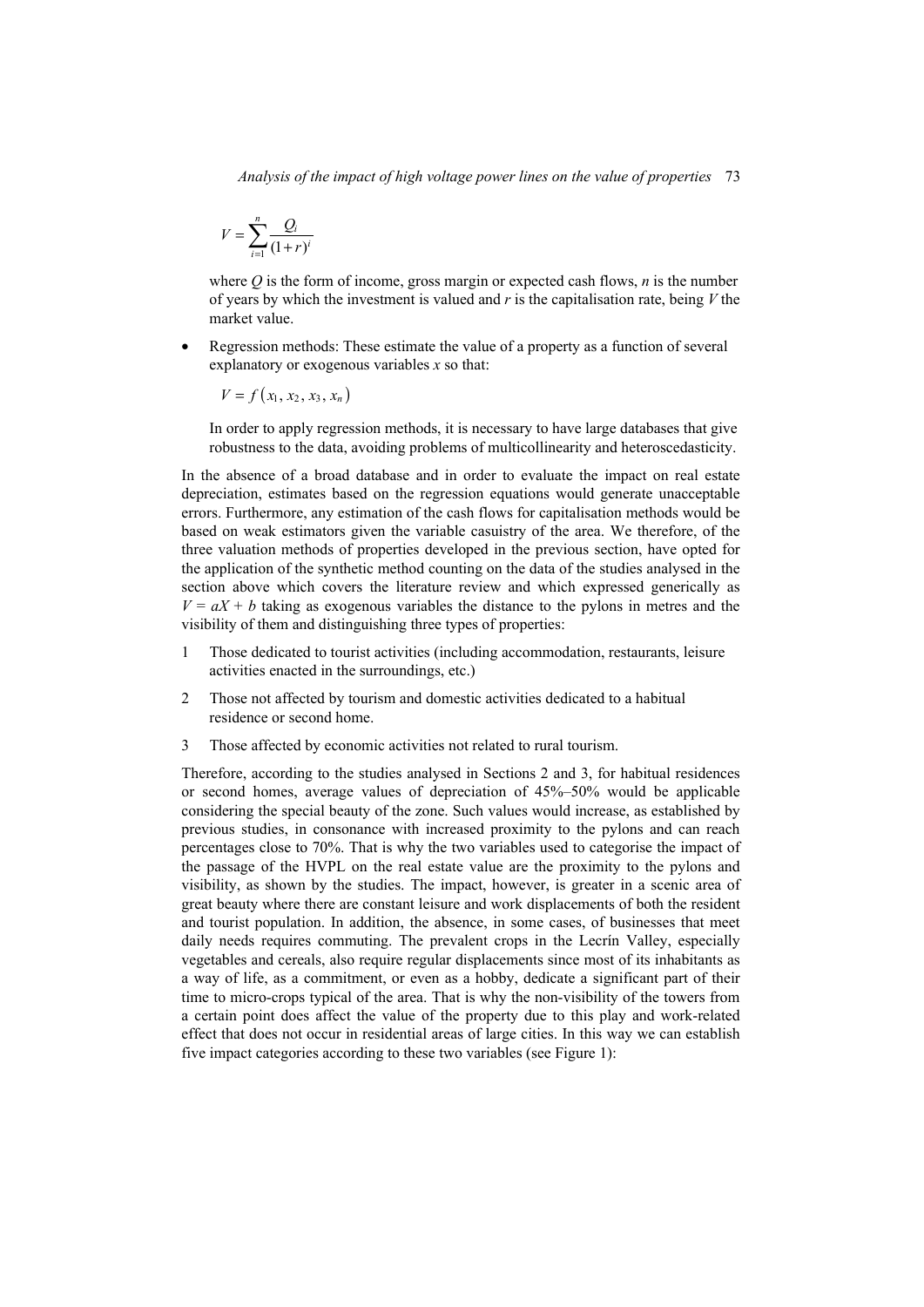### 74 *D. Arias-Aranda et al.*

- Level 1: Properties that are still located in the Lecrín Valley but are so far from the area of influence of the pylons that their impact on the value of them is very low because they have almost no visibility of them (more than 5 km).
- Level 2: Properties with a closeness of less than 5 km and more than 3 km to the pylons, which are visible in the distance or not visible because they are hidden by hills, ravines or similar geographical features.
- Level 3: Properties with a closeness of less than 3 km and greater than 1 km, which are clearly visible due to the height of the pylons or not visible because they are hidden by hills, ravines or similar geographical features.
- Level 4: Properties with a proximity of less than 1 km and more than 500 m with a high visual impact, the towers being generally visible totally or partially, except if the view is interrupted by high-altitude geographical features (unlikely).
- Level 5: Properties with a proximity of 500 m or less with very high total or partial visual impact and directly impacted on by the EMF generated by the power lines.

Figure 1 Properties types and impact categories (see online version for colours)



## **5 Data analysis and results**

In this way, and in order to calculate the total value of the impact that the HVPLs would generate on the Lecrín Valley, we proceeded to calculate the average value of the properties of the eight municipalities through a sample representative obtained by real estate for sale in different village.

An approximate correction factor of 10% has been applied to this sample to correct the differences between the announced sale price and the definitive one after the negotiation between buyer and seller. On the other hand, and to assess the landscape environment, considered as an intangible asset with regard to the concept of beauty, we have compared property values with municipalities located within a radius of 30 to 40 km from the city of Granada that do not have the special environment and differentiating beauty of the landscape of the Lecrín Valley (see Figure 2). In this way, we isolate the intangible effect 'beauty' as a differentiating fact. In Table 3 we show for each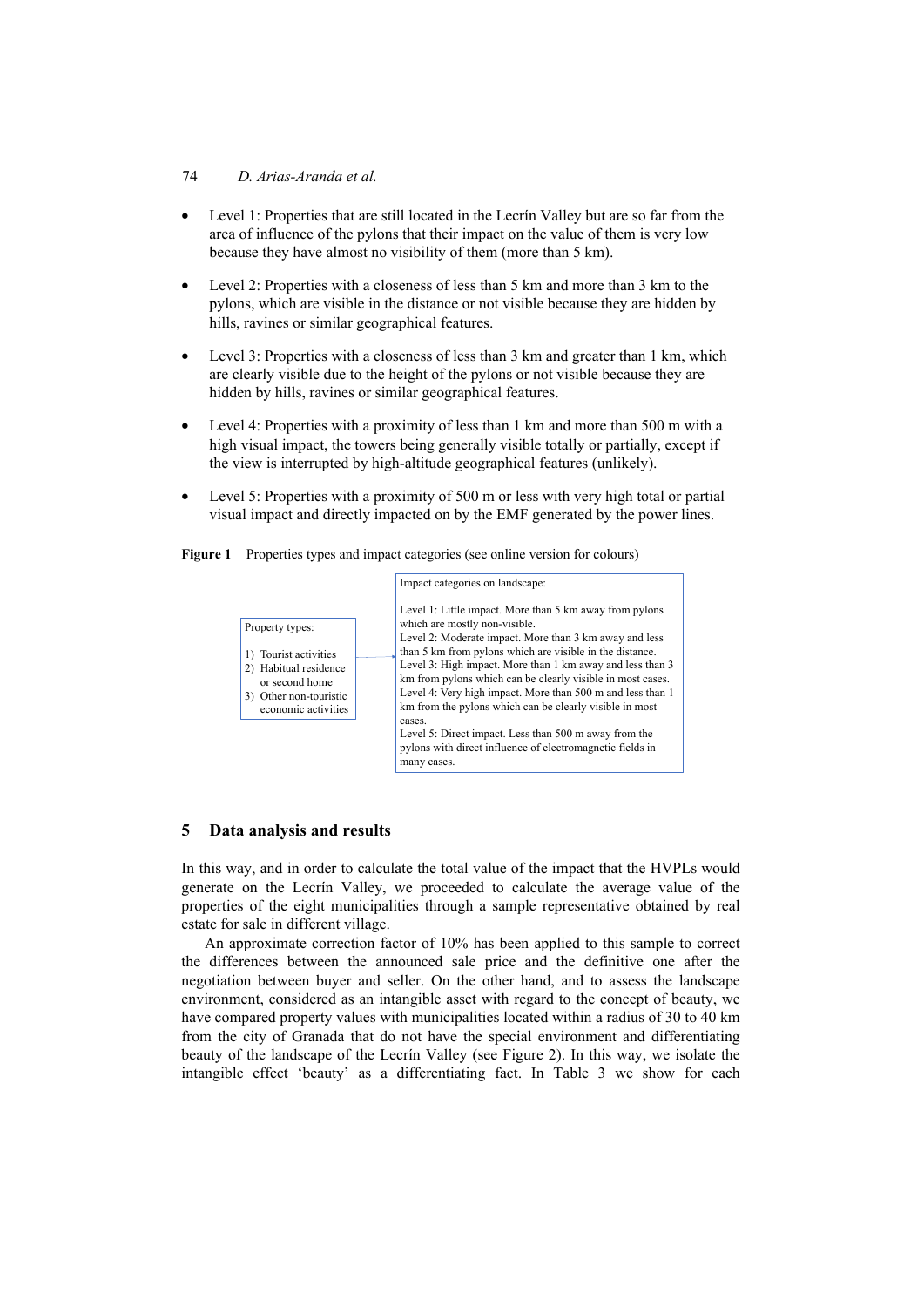municipality and type of property the corrected sale value and the loss of value due to the passage of HVPLs.

**Figure 2** Calculation method of the impact of HVPL on real estate value (see online version for colours)



Table 3 Percentage of dwellings according to surface in square metres

| Town/range (sq.m) | 53 $m2$ | $68 \; m^2$ | $83 \; m^2$ | $98 \; m^2$ |          | $113 \text{ m}^2$ $135.5 \text{ m}^2$ | 165.5 m <sup>2</sup> | $180 \; m^2$ |
|-------------------|---------|-------------|-------------|-------------|----------|---------------------------------------|----------------------|--------------|
| Durcal            | $0.0\%$ | $7.1\%$     | 18.5%       | 20.3%       | $14.4\%$ | 18.4%                                 | 11.4%                | 9.8%         |
| Lecrín            | $0.0\%$ | $0.0\%$     | 21.5%       | 20.3%       | $15.4\%$ | 18.0%                                 | $11.2\%$             | 13.5%        |
| Niguelas          | $0.0\%$ | $0.0\%$     | $13.4\%$    | 18.1%       | 21.1%    | 19.2%                                 | 13.8%                | 14.3%        |
| Padul             | $4.3\%$ | $7.2\%$     | 18.6%       | $14.0\%$    | $20.4\%$ | 15.8%                                 | 9.8%                 | $10.0\%$     |
| El Pinar          | $0.0\%$ | $0.0\%$     | 27.4%       | $0.0\%$     | 23.2%    | 27.0%                                 | $0.0\%$              | 22.5%        |
| El Valle          | $0.0\%$ | $0.0\%$     | 28.9%       | $17.2\%$    | 18.6%    | 18.1%                                 | $0.0\%$              | 17.2%        |
| Villamena         | $0.0\%$ | $0.0\%$     | $10.1\%$    | 20.6%       | 21.7%    | 25.5%                                 | $0.0\%$              | 22.0%        |
| Albuñuelas        | $0.0\%$ | $0.0\%$     | 22.1%       | 12.6%       | 21.2%    | 23.5%                                 | $0.0\%$              | 20.6%        |

*Source:* Instituto Nacional de Estadística (http://www.ine.es)

| Town/range<br>(sq.m) | $46 \; m^2$              | 61 m <sup>2</sup>        | $76 \; m^2$ | 91 m <sup>2</sup>            | $106 \; \rm m^2$ | 121 m <sup>2</sup> | $151 \; m^2$                 | $180 \; m^2$ | Total  |
|----------------------|--------------------------|--------------------------|-------------|------------------------------|------------------|--------------------|------------------------------|--------------|--------|
| Durcal               | $\overline{\phantom{a}}$ | 258                      | 669         | 732                          | 521              | 665                | 412                          | 353          | 3.610  |
| Lecrín               |                          | $\overline{\phantom{a}}$ | 309         | 291                          | 220              | 258                | 161                          | 195          | 1.434  |
| Niguelas             | $\overline{\phantom{0}}$ | $\overline{\phantom{a}}$ | 107         | 145                          | 169              | 154                | 111                          | 115          | 801    |
| Padul                | 211                      | 355                      | 922         | 696                          | 1.011            | 783                | 485                          | 495          | 4.958  |
| El Pinar             |                          | -                        | 206         | $\qquad \qquad \blacksquare$ | 174              | 203                | $\overline{\phantom{0}}$     | 170          | 753    |
| El valle             |                          | -                        | 205         | 122                          | 132              | 128                | $\qquad \qquad \blacksquare$ | 121          | 708    |
| Villamena            |                          | -                        | 65          | 131                          | 138              | 162                | $\overline{\phantom{0}}$     | 140          | 636    |
| Albuñuelas           | $\overline{\phantom{0}}$ | -                        | 166         | 94                           | 158              | 176                | $\overline{\phantom{0}}$     | 154          | 748    |
| Total                | 211                      | 613                      | 2.649       | 2.211                        | 2.523            | 2.529              | 1.169                        | 1.743        | 13.648 |

**Table 4** Total of dwellings according to surface in square metres

*Source:* Instituto Nacional de Estadística (http://www.ine.es)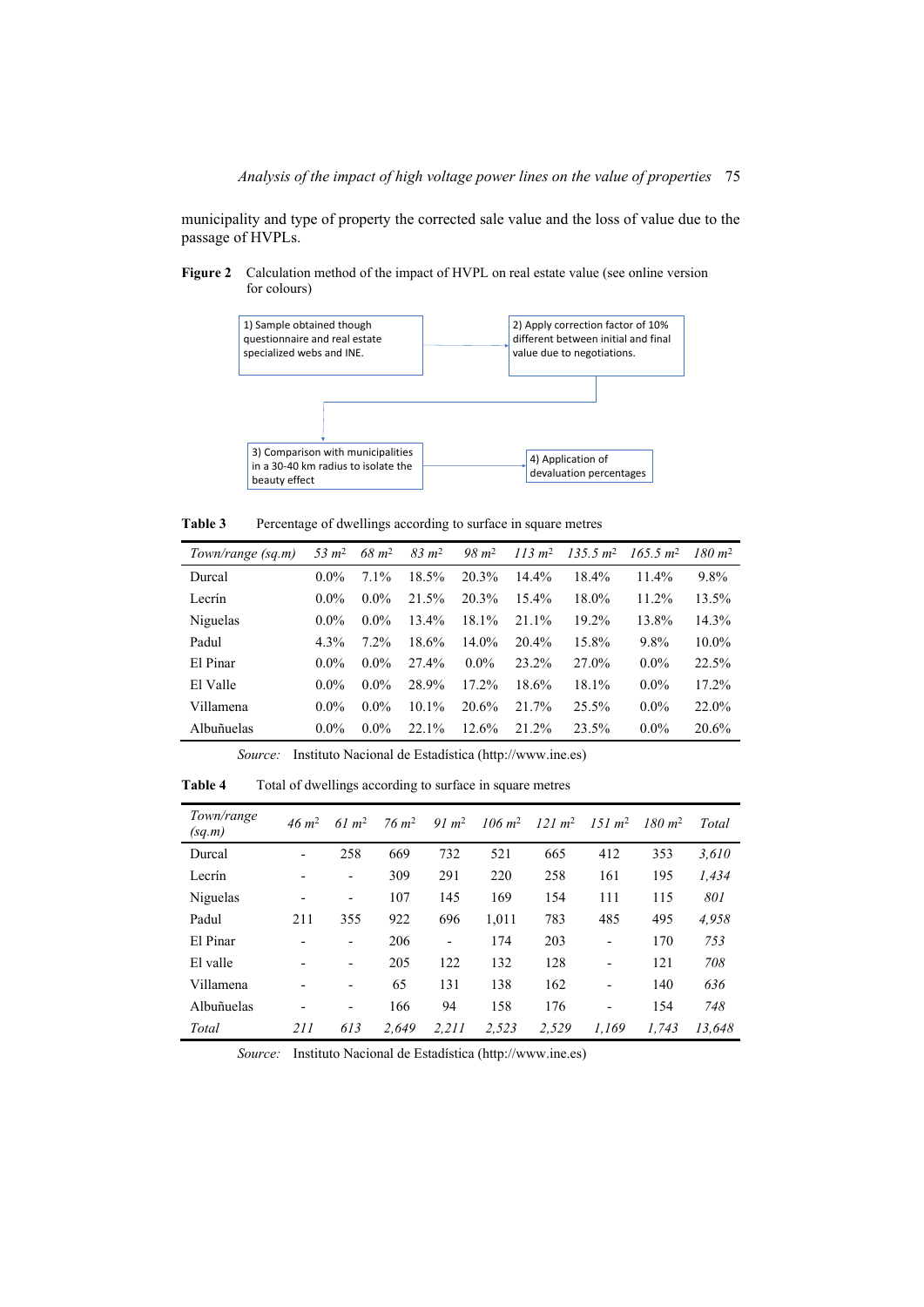|                                                             |                                                          |                  |                            |                    |                   |                           |                   | Source: Instituto Nacional de Estadística (http://www.ine.es) |                      |
|-------------------------------------------------------------|----------------------------------------------------------|------------------|----------------------------|--------------------|-------------------|---------------------------|-------------------|---------------------------------------------------------------|----------------------|
| ,624,400                                                    | 513,740                                                  | 193,470          | 342,680                    | 285,099            | 16,678            | 219,867                   | 41,684            | 83                                                            | Total                |
|                                                             |                                                          |                  |                            | 17,854             | 12,838<br>9,212   | 5,395<br>13,778           |                   |                                                               | <b>Abuñuelas</b>     |
|                                                             |                                                          |                  | 21,951<br>23,848           | 15,594             |                   |                           |                   |                                                               | 'illamena            |
|                                                             |                                                          |                  | 17,344                     | 14,916             | 11,956            | 17,015                    |                   |                                                               | El valle             |
| 175,730<br>102,126<br>569,764<br>94,867<br>80,978<br>80,978 | 35,100<br>20,700<br>89,100<br>30,600<br>21,720<br>25,200 |                  | 27,507                     | 19,662             |                   |                           |                   |                                                               | El Pinar             |
|                                                             |                                                          | 80,268           | 106,097                    | 14,243             | 68,208            | 8,881<br>76,526<br>17,098 | 24,140            | 83                                                            | Padul                |
|                                                             |                                                          |                  |                            |                    | 14,210            |                           |                   |                                                               | Niguelas             |
|                                                             |                                                          | 26,646<br>18,371 | 90,108<br>34,959<br>20,867 | 24,860<br>19,097   | 71,736<br>28,518  | 25,647                    |                   |                                                               | <b><i>_ecrin</i></b> |
| 425,514                                                     | 63,540                                                   | 68,186           |                            | 58,873             |                   | 55,527                    | 17,544            |                                                               | Jurcal               |
| Total $m^2$                                                 | 180 m <sup>2</sup>                                       | $151 \ m^2$      | 121 m <sup>2</sup>         | 106 m <sup>2</sup> | 91 m <sup>2</sup> | 76 m <sup>2</sup>         | 61 m <sup>2</sup> | 46 m <sup>2</sup>                                             | own/range (sq.m)     |

| ֖֖֧֧֧֧֧֧֧֧֧֧֧֚֚֚֚֚֚֚֚֚֚֚֚֚֚֚֚֚֚֚֚֡֝֓֝֓֝֬֝֟֓֝֬֝֬֝֬֝֬֝֬֝֬<br>֧֧֧֧֧֪֪֖֧֧֧֧֧֧֚֚֚֚֚֚֚֩֩֩֩֩֝֩֩<br>י<br>י |  |
|----------------------------------------------------------------------------------------------------|--|
|                                                                                                    |  |
| ı                                                                                                  |  |
| l                                                                                                  |  |
| ļ                                                                                                  |  |
| .<br>.<br>.<br>.<br>ı                                                                              |  |
| ۱                                                                                                  |  |
|                                                                                                    |  |

**Table 5** Total dwelling surface per sq. m range and municipality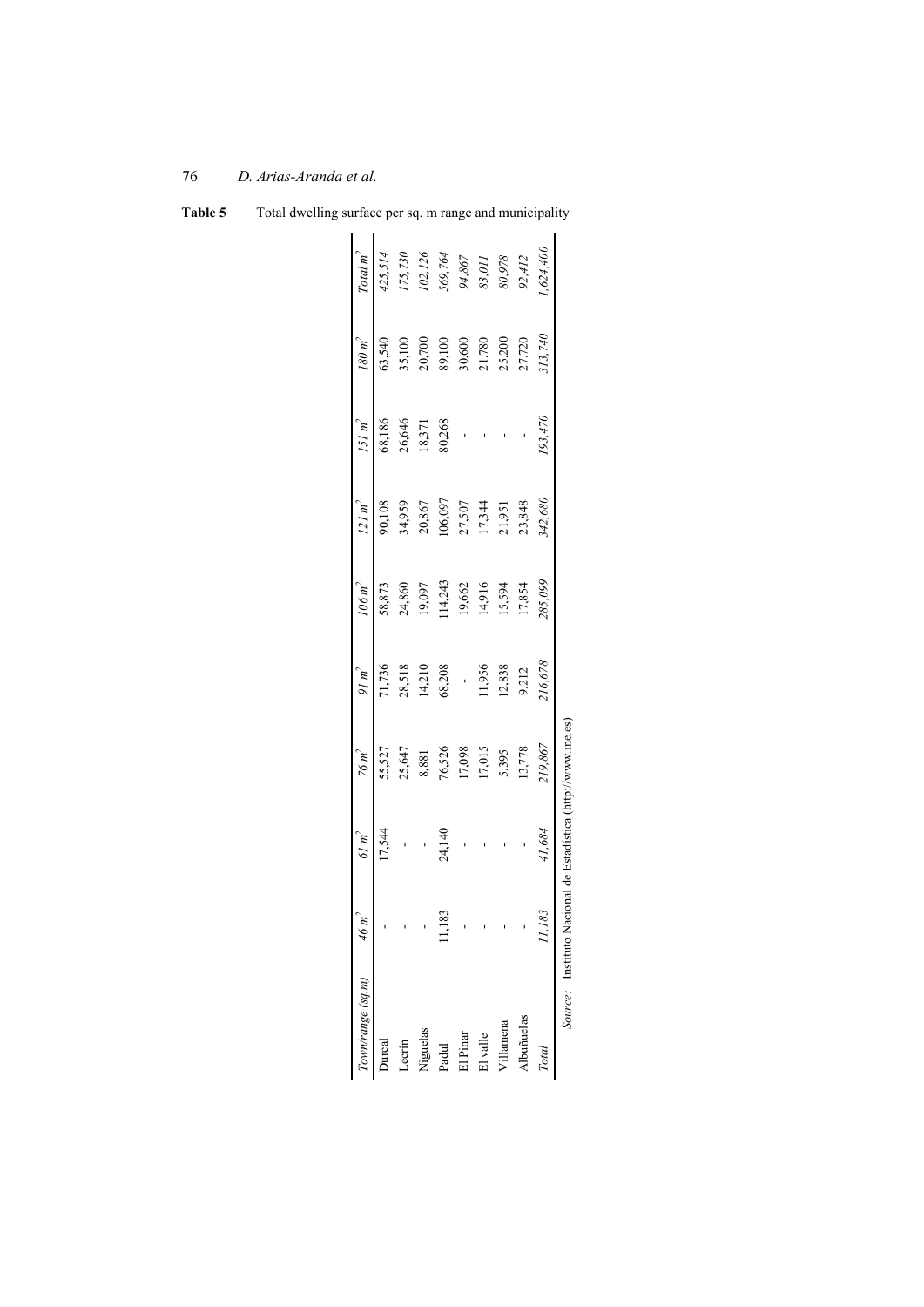|            | <i>Inhabitants</i> | Households | Companies                | E/sq.m |
|------------|--------------------|------------|--------------------------|--------|
| El Valle   | 938                | 708        | 44                       | 908.05 |
| Albuñuelas | 836                | 748        | 19                       | 862.55 |
| El Pinar   | 933                | 753        | $\overline{\phantom{0}}$ | 830.77 |
| Lecrín     | 2,089              | 1,434      | 129                      | 809.62 |
| Niguelas   | 1,195              | 801        | 67                       | 724.67 |
| Padul      | 8,454              | 4,958      | 567                      | 703.77 |
| Villamena  | 967                | 636        | 50                       | 676.27 |
| Durcal     | 7,028              | 3,610      | 464                      | 524.20 |

**Table 6** Inhabitants, households, companies and price of built sq. m per municipality

*Source:* Own processing from INE and idealista.com

When evaluating the real estate stock of the Lecrín Valley, data was extracted from the last census of the Spanish National Institute of Statistics (INE) of 2011 with the limitation that for populations with less than 2,000 inhabitants, they do not reflect the quantitative and qualitative changes to the housing stock that has occurred in the last 8 years. That is why as a second source of information in relation to the price per square metre in euros, the database from one of the most used websites por real estate property in Spain (http://www.idealista.com) has been used, where advertisements of properties for sale are collected from both individuals and real estate companies.

In relation to the percentage of dwellings by area in each municipality, Tables 3 and 4 show the percentage and total number respectively of dwellings from INE data. Every column represents the range from the previous column. In most municipalities, the most common dwelling size is in the range of 83 and 98  $m<sup>2</sup>$  with slight variations for municipalities such as Padul, Villamena or Nigüelas where average  $m<sup>2</sup>$  rises to the range of 98 to 113 m<sup>2</sup>. Likewise, dwellings with areas larger than 180 m<sup>2</sup> were excluded as they mostly correspond to industrial instead of residential use. Table 5 shows for each municipality the total  $m<sup>2</sup>$  of constructed property. In this way, a total of 1.62 million square metres of family housing is estimated, with  $119.02m<sup>2</sup>$  being the average family dwelling. Finally, Table 6 indicates the number of inhabitants, family dwellings, businesses and price of  $\epsilon/m^2$  per municipality of Valle de Lecrín.

By multiplying the average  $\epsilon/m^2$  calculated for each municipality and extracting the total value of the urban real estate stock in the Valle de Lecrín from the information in Tables 3 to 6, the total derived value is estimated at 1,128.98 millions of euros for the single occupancy urban housing stock in the Lecrín Valley, with an average valuation per property of  $E82,751.82$ . The highest valuation of the real estate stock of the Lecrín Valley corresponds to the municipalities with the highest density of housing and, therefore, of population. Therefore, Padul and Dúrcal represent 55.3% of the valuation of the valley, bringing together 62.8% of the total real estate stock.

The case of the Lecrín valley is of special interest due to its environmental beauty when compared to residential zones with real estate values directly related to other different variables that affect the decision to buy a property such as closeness to a focus of economic concentration, such as a city with adjacent industries and services. That is, the economic impact in property value by nearby HVPL pylons would be eclipsed by many other variables that affect the decision to locate a home near a large city (proximity to work, employment opportunities, family, etc.). On the other hand, the impact HVPL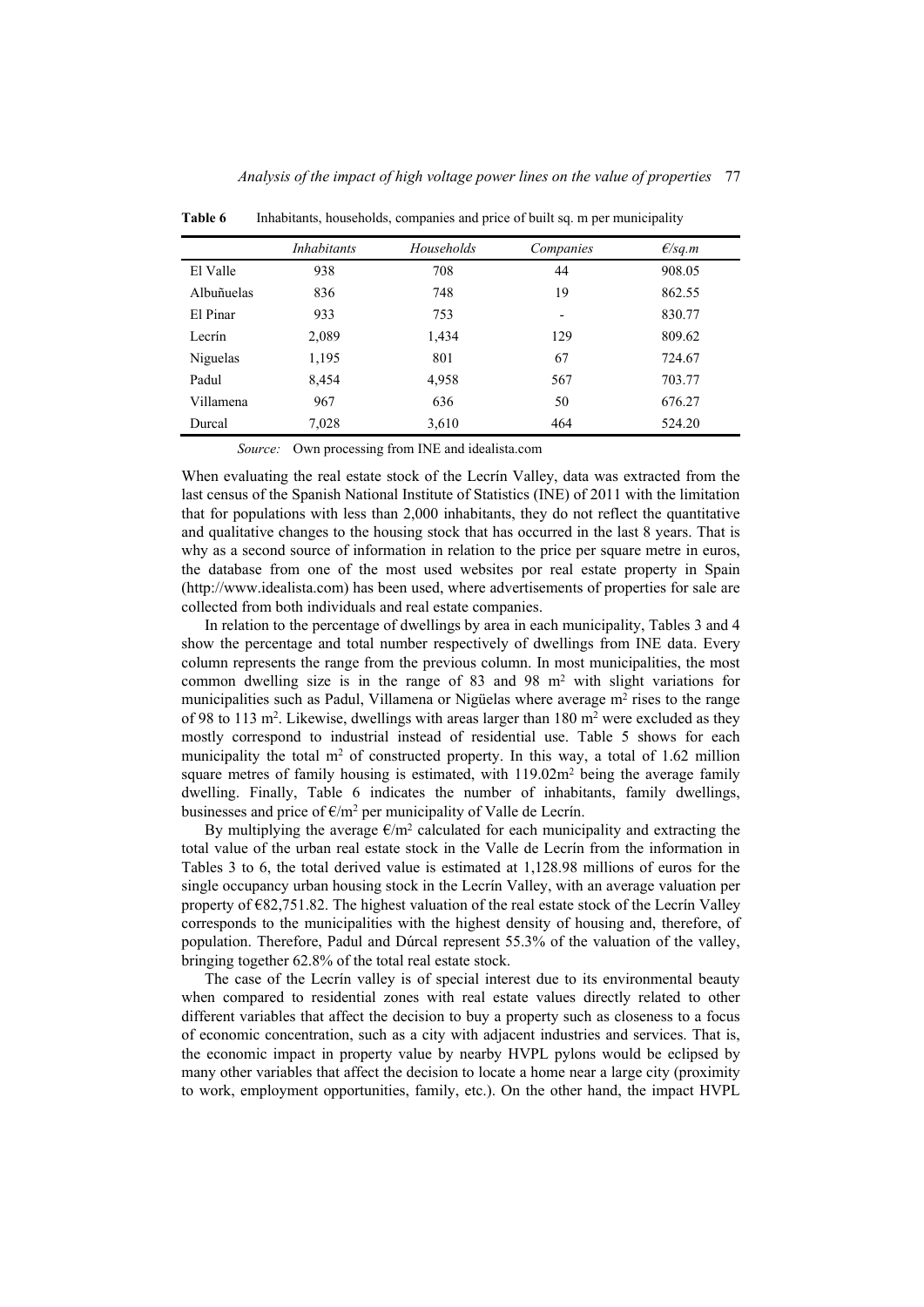pylons and layout for environments of high ecological value in which municipalities coexist with economic structures dependent on the value of this environment, would be devastating. The economic structure of the Lecrín Valley is extremely vulnerable not only to an attack on its visual beauty due to an HVPL project, but also to any other type of alteration in its natural and landscape environment, such as, for example, the installation of an electrical substation or open pit mining.

The link between natural beauty and real estate value is sustained by two main factors:

- Investment in restored housing: Real estate price per square-metre of towns such as El Valle or Albuñuelas, with very few services and scarce population, cannot be explained without taking into account the factor of investment in restored housing, especially by foreigners who invest to foresee spending their retirement in the valley plus the 'neo-rural' families that decide to change their life style settling in places with a high natural and landscape added value, and who setup small businesses related to the services and agrarian sectors.
- The growth in rural tourism: The growth in the last five years of the tourism sector in the Valle de Lecrín has been vigorous (40% in the four-year period 2014–2018 according to INE data). This growth has led to investment in rural houses and businesses dependent on the tourism sector (hotels, restaurants, handicrafts, etc.), creating an entire economic ecosystem supported by the inherent potential of the valley, the beauty of the natural environment. Rural tourists seek first and foremost the disconnection of their daily responsibilities through recreational outdoor activities such as hiking, mountaineering and other sports. They also visit monuments of the cultural and artistic heritage of the surroundings and consume products of local gastronomy and crafts.

Hence, the decision to choose your holiday place in the Lecrín Valley is based on the enjoyment of the beauty of the natural environment. A HVPL installation impacting on that asset would alter such decision, so potential tourist would seek alternative accommodation options elsewhere. Logically this would cause a decline in revenue in businesses that depend on this sector, leading to the bankruptcy of many of them, unemployment and the depopulation of the area.

In addition, the existence of HVPL pylons in the vicinity would foster the decrease in the value of the property, so the retirees and neo-rural groups would stop investing and/or selling their properties already acquired as soon as possible to avoid the consequent depreciation of the value of their investment. The decision of housing location for domestic use would be altered by the visual impact of the towers. These groups would stop consuming and producing products and services in the valley, which would force various businesses to close, thus promoting depopulation, unemployment and the degeneration of the urban and natural heritage of the area.

In this way, in order to measure the economic impact of HVPL pylons construction on the urban heritage of the Valle de Lecrín, we have applied two methodologies:

• Comparative method with similar towns with no similar landscape beauty: We selected an equidistant municipality of Granada with the Valle de Lecrín (approximately 20–30 kms), with a level of public equipment and services similar to that of even greater within the region. The selected municipality is 'Pinos Puente', located in the north-western part of the plain of Granada. The beauty of this Granada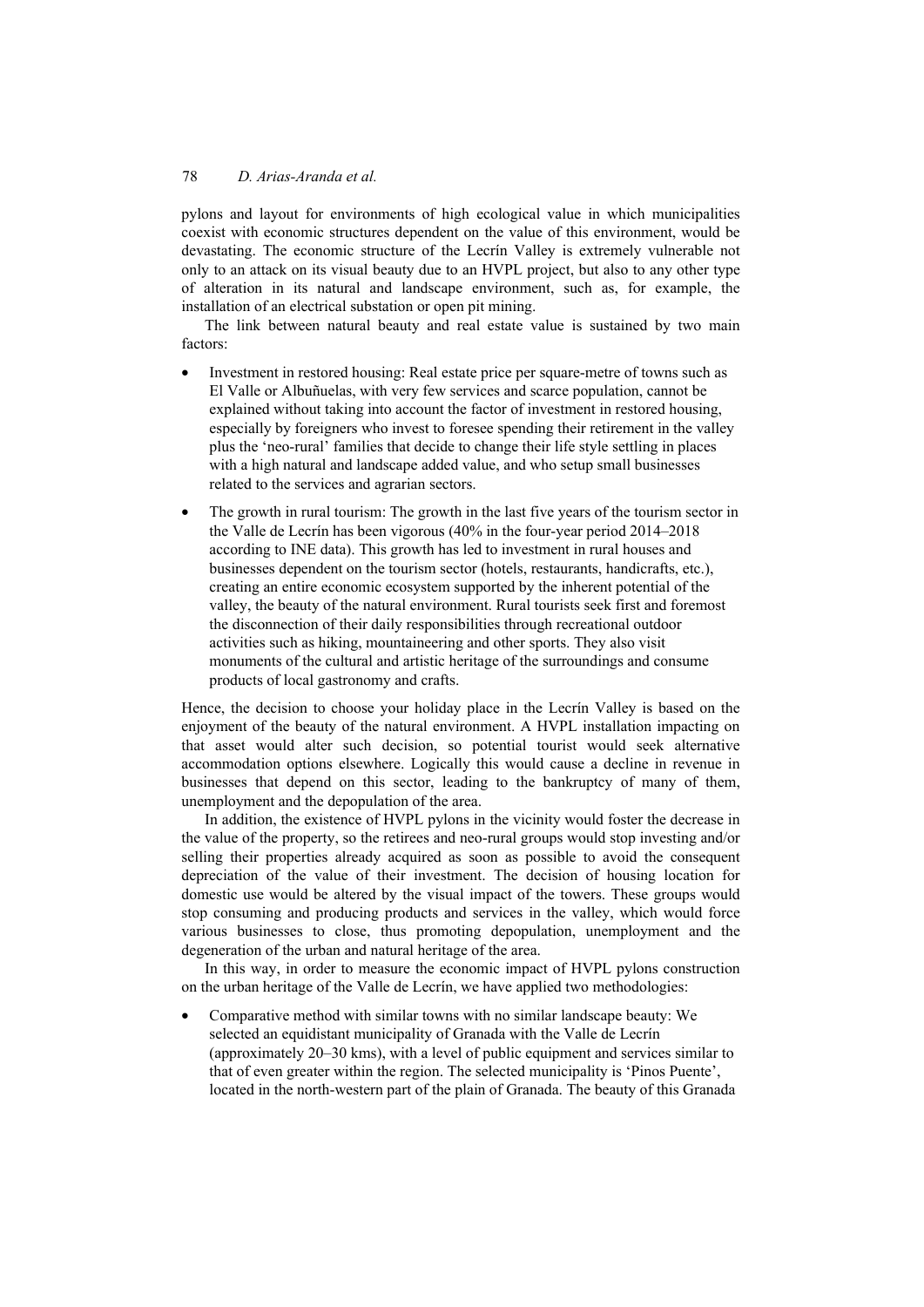municipality, being away from the main mountain ranges characteristic of the Valle de Lecrín and being located in a plain or 'Vega', is scarce or null (we base this statement on the highest valuation, by tourists of beautiful natural surroundings as those close to or located near geographical features such as mountain ranges or valleys, with high components of natural elements, such as rivers, forests, etc.). We extracted information on the number of homes as well as data related to the real estate market as shown in Table 7.

| Town                   | E/sq.m | Households | Average<br>house<br>price | $\%$<br>devaluation      | Real estate<br>valuation<br>(Valle De<br>Lecrín only) | Economic<br><i>impact on</i><br>natural<br>beauty |
|------------------------|--------|------------|---------------------------|--------------------------|-------------------------------------------------------|---------------------------------------------------|
| Pinos Puente           | 501.49 | 6,183.00   | 53.50                     | $\overline{\phantom{a}}$ |                                                       | -                                                 |
| Durcal                 | 524.20 | 3,610.00   | 61.79                     | 13%                      | 223.06                                                | 29.92                                             |
| Padul                  | 703.77 | 4,958.00   | 80.88                     | 34%                      | 400.98                                                | 135.73                                            |
| Villamena              | 676.27 | 636.00     | 86.11                     | 38%                      | 54.76                                                 | 20.74                                             |
| Niguelas               | 724.67 | 801.00     | 92.39                     | 42%                      | 74.01                                                 | 31.15                                             |
| Lecrín                 | 809.62 | 1,434.00   | 99.21                     | 46%                      | 142.27                                                | 65.55                                             |
| El Pinar               | 830.77 | 753.00     | 104.66                    | 49%                      | 78.81                                                 | 38.53                                             |
| El valle               | 908.05 | 708.00     | 106.47                    | 50%                      | 75.38                                                 | 37.50                                             |
| Albuñuelas             | 862.55 | 748.00     | 106.56                    | 50%                      | 79.71                                                 | 39.69                                             |
| <i>Total</i> valuation |        |            |                           |                          | 1.128.98                                              |                                                   |

**Table 7** Impact on real estate value of HVPL compared to a town at the same distance of the capital city

*Source:* Own processing and INE

• Comparative method in with previous research: According to an average of 34.75% devaluation according to Sims and Dent (2005) and Sims et al. (2009), Table 8 depicts the impact of devaluation calculated as 392.32 million euros.

| Town            | $E$ /sq.m | Households                                  | Average<br>house<br>price | $\%$<br>devaluation | Real estate<br>valuation<br>(Valle De<br>Lecrín only) | Economic<br><i>impact on</i><br>natural<br>beauty |
|-----------------|-----------|---------------------------------------------|---------------------------|---------------------|-------------------------------------------------------|---------------------------------------------------|
| Durcal          | 524.20    | 3,610.00                                    | 61.79                     | 34.75%              | 223.06                                                | 77.51                                             |
| Padul           | 703.77    | 4,958.00                                    | 80.88                     | 34.75%              | 400.98                                                | 139.34                                            |
| Villamena       | 676.27    | 636.00                                      | 86.11                     | 34.75%              | 54.76                                                 | 19.03                                             |
| Niguelas        | 724.67    | 801.00                                      | 92.39                     | 34.75%              | 74.01                                                 | 25.72                                             |
| Lecrín          | 809.62    | 1,434.00                                    | 99.21                     | 34.75%              | 142.27                                                | 49.44                                             |
| El Pinar        | 830.77    | 753.00                                      | 104.66                    | 34.75%              | 78.81                                                 | 27.39                                             |
| El valle        | 908.05    | 708.00                                      | 106.47                    | 34.75%              | 75.38                                                 | 26.19                                             |
| Albuñuelas      | 862.55    | 748.00                                      | 106.56                    | 34.75%              | 79.71                                                 | 27.70                                             |
| Total valuation |           |                                             |                           |                     | 1,128.98                                              |                                                   |
|                 |           | Economic impact on house value HVPL project |                           |                     |                                                       | 392.32                                            |

**Table 8** Economics impact with a 34.75% devaluation of real estate value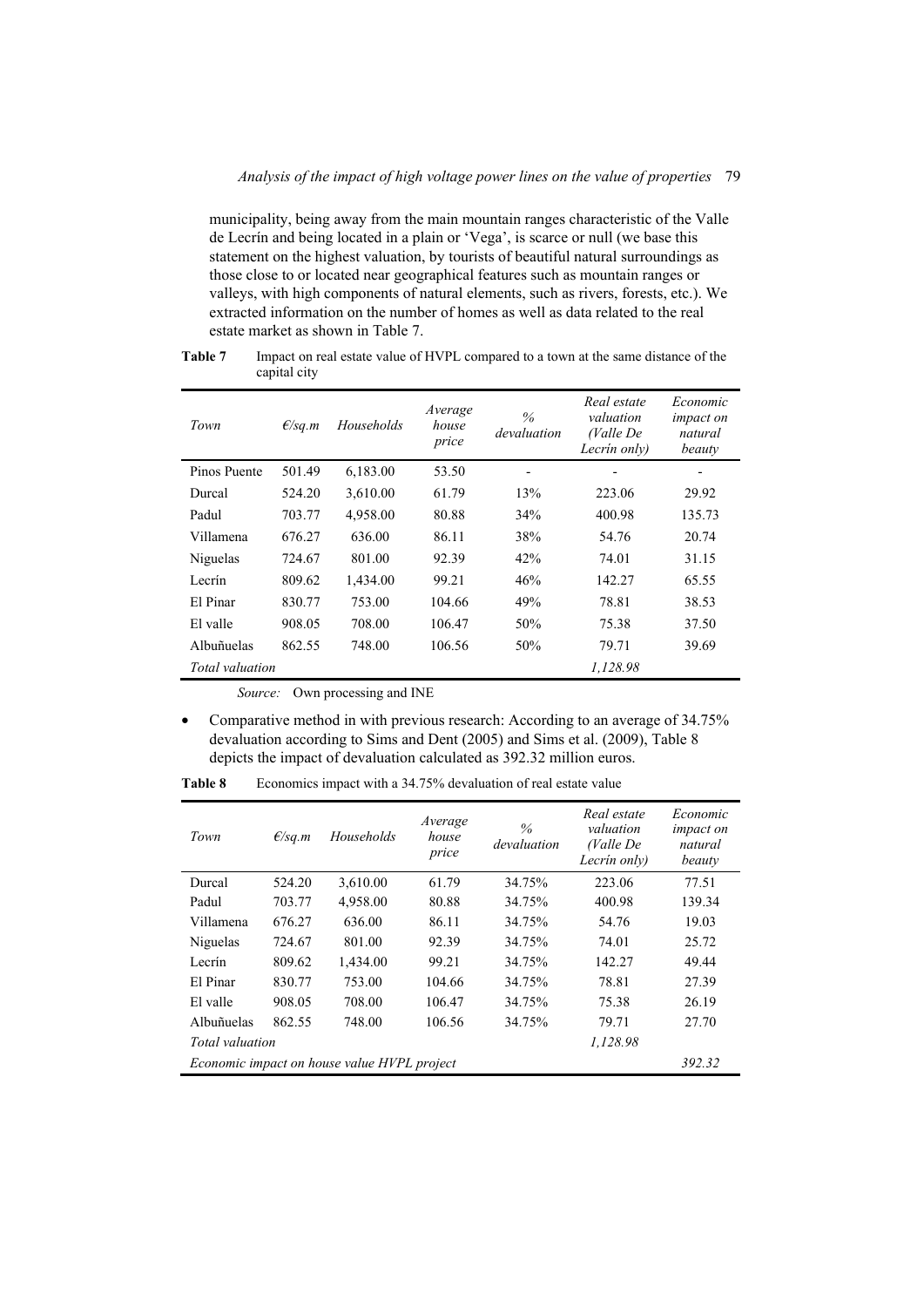#### **6 Discussion and conclusions**

This study pioneers the analysis of the valuation of real estate assets in areas of high landscape value and with a high economic component in the rural tourism sector in Spain. The artificialisation of the natural landscape involves in this case a reduction of very serious consequences that threatens the base of the subsistence and of the demography of the different populations of the Lecrín Valley. The consequences of the HVPL project for the economies is incalculable in economic terms as it is a question of sacrificing a regional economy for the sake of a progress that contributes little to the area.

The present analysis serves as a point of reference for the calculation of the corresponding compensations that, in its case, would derive from the alteration of the natural and landscape environment of the Valley of Lecrín, given its vulnerability to projects of these characteristics in economic structures dependent on the landscape beauty as the engine of development and growth. In fact, according to the results presented in the previous tables a total impact value of 392.32 million euros in real estate depreciation was found. Considering the 22,440 inhabitants, it involves a loss of near 17,500 euros per capita in a region with one of the lowest GDP of the European Union according to Eurostat.

That is why, even fulfilling the objectives of transporting electricity through the Spanish territory in order to create an infrastructure of great strategic value, the rupture of the regional balance generating precariousness for these zones and loss of wealth needs to be taken in account before accomplishing such a strategic decision. In addition, loss of wealth involves not only economic but patrimonial wealth for the whole of the region, province, autonomous community, state and European Union as well as the destruction of the bases that generate prosperity in an area that in decades former suffered the syndrome of emigration and economic precariousness.

This study can serve as a basis for calculation of public costs in infrastructure projects in which rural population are deprived of maintaining their wealth due to opportunity costs directly applied to them. Also, this type of population is highly vulnerable as the resources for adaptation to new circumstances are scarce so the impact on individuals forces them to migrate mostly to urban environments enlarging the problem of empty rural zones. These conclusions are aligned with those of Cotton and Devine-Wright (2012) regarding the analysis of public mistrust of infrastructure commissions. This opens new research opportunities in this topic.

This study has focused HVPL impact on real estate value. However, further studies can be developed regarding the impact on other economic activities. As mentioned in the study, the cost of opportunity for tourism is very significant as concluded by the literature. As future lines of research, this study could be replicated for different economic activities as well as for other affected areas. Additionally, the implementation of other infrastructures or even natural disasters can be object of analysis. Also, the application of advanced valuation methods based among others, on neural networks or the application of adaptive neuro-fuzzy inference system (ANFIS) models could help to quantify impacts according to the characteristics of the territory. The main limitations of this study are based on the fact that all conclusions are based on a single case study in a specific area. Impacts on environmental beauty could differ in regions with diverse characteristics which have not been isolated in this study.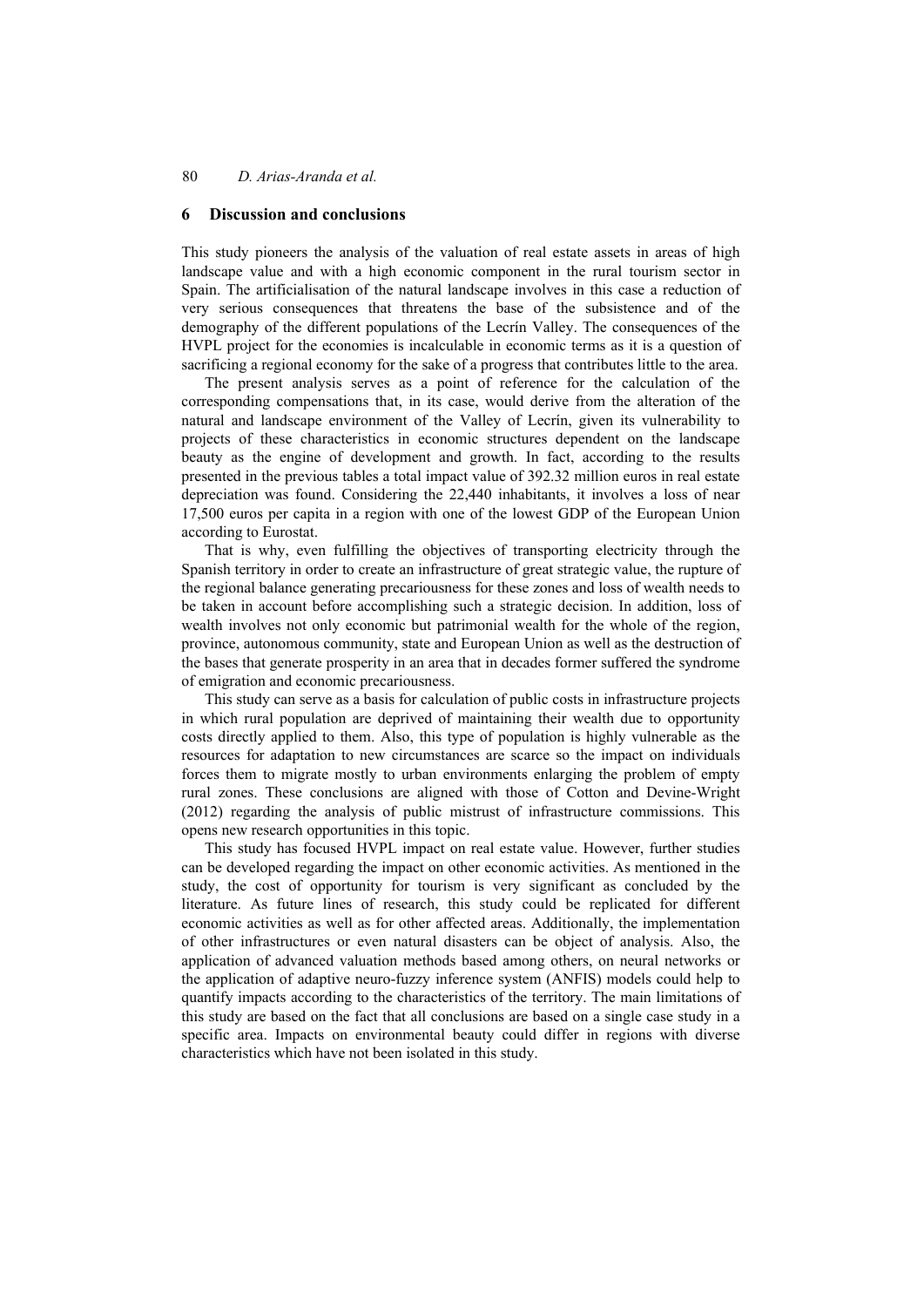### **Acknowledgements**

The authors want to acknowledge Laurence Siedler for his valuable help in this research. This paper has been developed with the support of the H2020 REMESH Research Project (research network on emergency resources supply chain).

#### **References**

- Arias-Aranda, D. and Minguela-Rata, B. (2018) *Dirección de la Producción y las Operaciones: Decisiones Estratégicas*, Pirámide, Madrid.
- Barney, J.B. (2001) 'Resource-based theories of competitive advantage: a ten-year retrospective on the resource-based view', *Journal of Management*, Vol. 27, No. 6, pp.643–650.
- Basu, S. and Waymire, G. (2008) 'Has the importance of intangibles really grown? And if so, why?', *Accounting and Business Research*, Vol. 38, No. 3, pp.171–190.
- Bateman, I.J. and Langford, I.H. (1997) 'Non-users' willingness to pay for a national park: an application of the contingent valuation method', *Regional Studies*, Vol. 31 No. 6, pp.571–582.
- Bilbao-Terol, C. and Valdés, L. (2015) 'The environmental setting, farming activities and rural accommodation prices', *Investigaciones Regionales*, Autumn, Vol. 33, pp.33–51.
- Bryant, J.A. and Epley, D.R. (1998) 'Cancerphobia: electromagnetic fields and their impact in residential loan values', *The Journal of Real Estate Research*, Vol. 15, Nos. 1/2, pp.115–129.
- Caballer Mellado, V. (2002) 'Nuevas tendencias en la valoración territorial', *CT: Catastro*, October, Vol. 45, pp.135–146.
- Cotton, M. and Devine-Wright, P. (2012) 'Putting pylons into place: a UK case study of public perspectives on the impacts of high voltage overhead transmission lines', *Journal of Environmental Planning and Management*, Vol. 56, No. 8, pp.1125–1245.
- Daniel, T.C., Brown, T.C., King, D.A., Richards, M.T. and Stewart, W.P. (1989) 'Perceived scenic beauty and contingent valuation of forest campgrounds', *Forest Science*, Vol. 35, No. 1, pp.76–90.
- Delaney, C.J. and Timmons, D. (1992) 'High voltage power lines: do they affect residential property value?', *Journal of Real Estate Research*, Vol. 3, No. 3, pp.315–330.
- Dudley, N., Higgings-Zogib, L. and Mansourian, S. (2005) 'Beyond belief: linking faiths and protected areas to support biodiversity conservation', *World Wildlife Fund for Nature, Equilibrium and Alliance of Religions and Conservation*.
- Elliott, P. and Wadley, D. (2002) 'The impact of transmission lines on property values: coming to terms with stigma', *Property Management*, Vol. 20, No. 2, p.137.
- Entrena Duran, F. (2006) 'Rural tourism and local development: case study of the South of Spain', *Revista Mexicana de Sociologia*, Vol. 68, No. 3, pp.511–549.
- Gregory, R. and Winterfeldt, D. (1996) 'The effects of electromagnetic fields from transmission lines on public fears and property values', *Journal of Environmental Management*, Vol. 48, No. 3, pp.201–214.
- Jimenez Garcia, M., Ruiz Chico, J. and Pena Sanchez, A.R. (2014) 'Incidence of rural areas on the possible types of rural tourism: the case of Andalusia', *Investigaciones Regionales*, January– June, Vol. 28, pp.101–123.
- Jones, C.R. and Eiser, J. (2010) 'Understanding 'local' opposition to wind development in the UK: how big is a backyard?', *Energy Policy*, Vol. 38, No. 6, pp.3106–3117.
- Kapper, T. (2004) 'Bringing beauty to account in the environmental impact statement: the contingent valuation of landscape aesthetics', *Environmental Practice*, Vol. 6, No. 4, pp.296–305.
- Kinnard, W.N. (1967) 'Tower lines and residential property values', *The Appraisal Journal*, April, Vol. 35, pp.269–284.